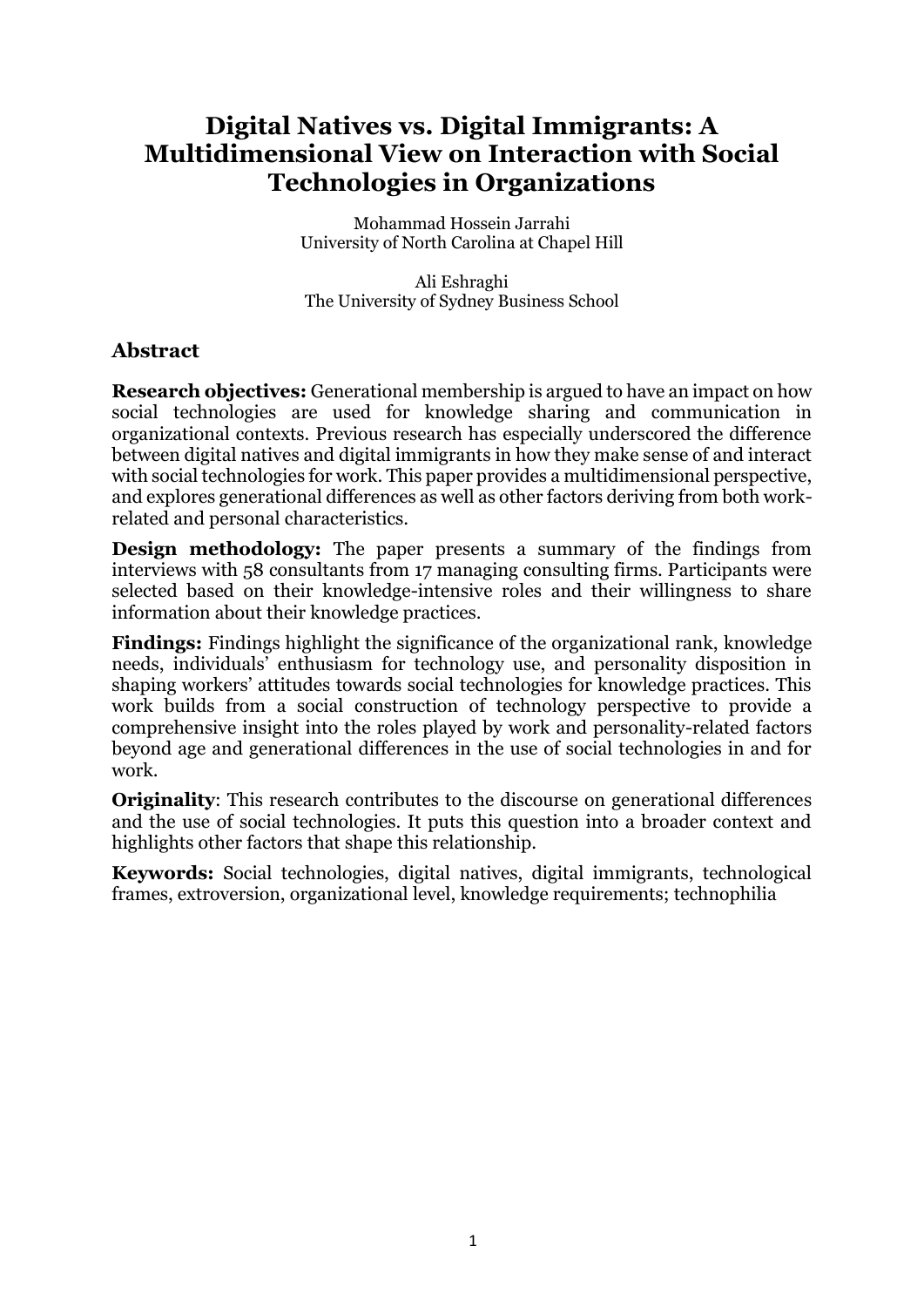### **1. Introduction**

This research is motivated by the need to understand the effect of generational differences among knowledge workers that shape uses of social media in organizational contexts. Social media have played an increasingly important role in organizational activities, ranging from knowledge sharing to marketing functions (Leonardi, 2017). Since these technologies made inroads into organizations, key discourses have revolved around ways these technologies may instantiate and fuel the tension between different generations of workers, including how they view work practices and digital technologies (Jarrahi, Crowston, Bondar, & Katzy, 2017). The role of age on organizational uses of social media is highlighted by both the practitioner and academic literature (e.g., Bolton et al., 2013; Deloitte, 2017; Khoir & Davison, 2014; Puybaraud & Hahn, 2012). These studies suggest that the use of information and communication technologies (ICTs) in organizations in general, and the use of social media in particular, may vary across different generations of workers, namely digital natives and digital immigrants. We specifically explore the generational differences in the context of consulting firms. In doing so, we also point to other differences among knowledge workers that may influence how these technologies are put into practice.

Our premise is that an exclusive focus on intergenerational discrepancies can mask the effects of other work-related and personal differences. Hence, we seek to provide a richer account of how knowledge workers may differ in their uses of social technologies for knowledge sharing.

The paper proceeds as follows: In the next section, we review the literature on social media use in organization and generational gaps. Then, we develop our theoretical framework by introducing the sensitizing concepts of technological frames and relevant social groups. This is followed by a section on research methodology. Next, we report the research findings based on several relevant social groups that represent important differences among interviewed knowledge workers. Finally, we provide a multidimensional perspective on factors shaping social media use in organizations.

### **2. Literature Review**

### **2.1. Social Media Use and Knowledge Sharing in Organizations**

ICTs offer unique capacities to overcome knowledge sharing obstacles as they generate new possibilities for creation, modification, transmission, and storage of information. Early ICT researchers (Zuboff, 1988) found that new technologies could provide information that was previously unavailable or inaccessible to organizational members. Recent generations of ICT-based systems, e.g. social media, have blossomed, changing how millions of people communicate and keep in touch with their social networks. This group of technologies includes (but are not limited to) blogs, wikis, and social media sites such as Twitter, Facebook, Flickr, and YouTube.

The adoption of social media has been viral, meaning that applications spread quickly using social mechanisms such as word-of-mouth and peer referrals (Mangold & Faulds, 2009). In contrast to impersonal solutions that condense knowledge into databases and repositories, social media, which underpin Enterprise 2.0 initiatives, let human actors locate sources of knowledge (often another organizational member) and transfer it through social interactions (McAfee, 2009) as an organic mode of knowledge sharing (Jarrahi & Sawyer, 2013; Leonardi, 2017). For example, based on Goffman's notion of co-presence, [Subramaniam](https://onlinelibrary.wiley.com/action/doSearch?ContribAuthorStored=Subramaniam%2C+Niran) et al (2013) developed the concept of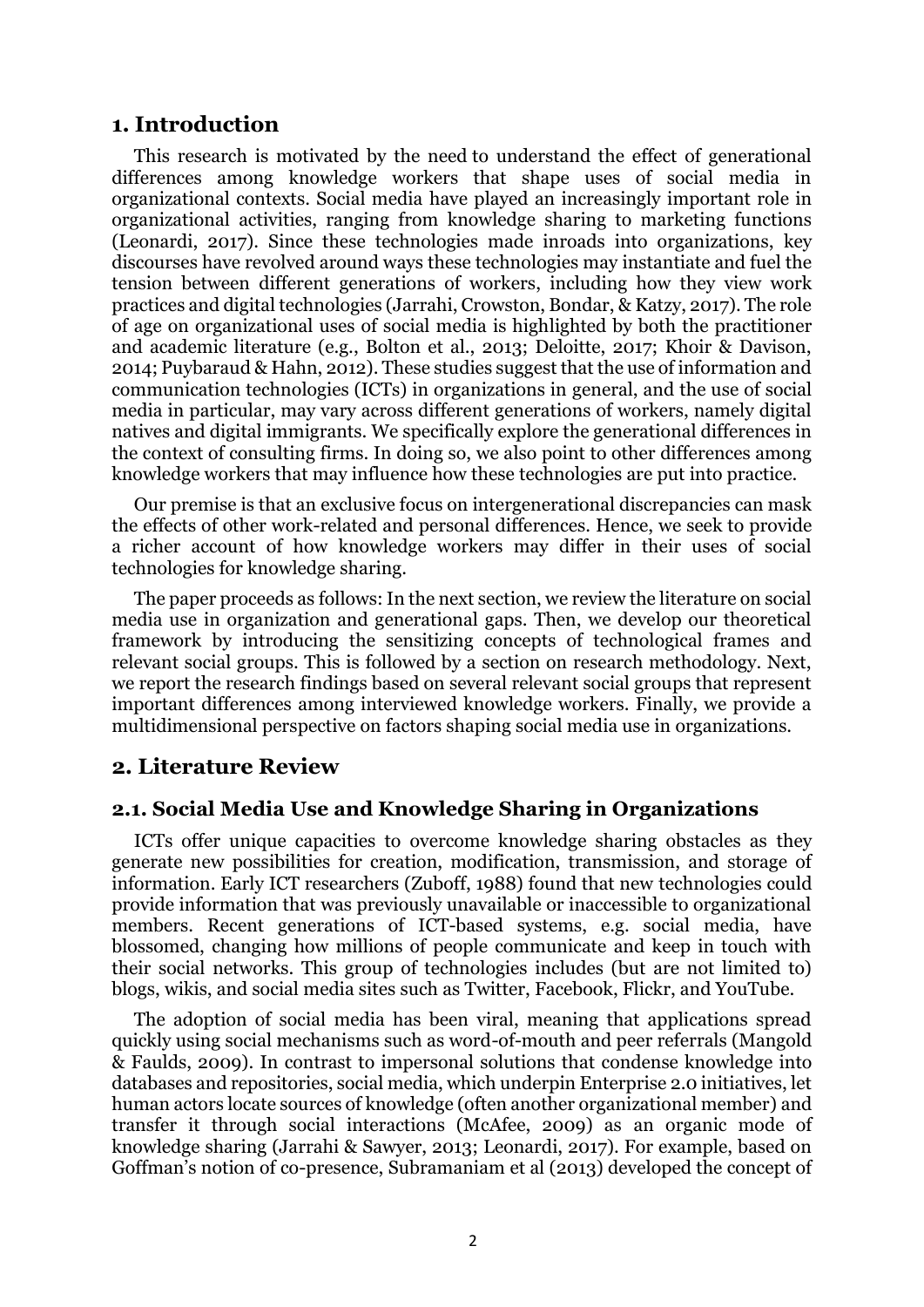"virtual co‐presence" in a dispersed work context to refer to new forms of relationships (re)created by social media during the collective completion of tasks.

Recent developments in critical studies of technology and the growing utilization of social technologies in organizations call for a multidimensional perspective on social media use, which integrates multiple factors the conceptualization of relationships between social media and work (Ford & Mason, 2013). While policies and cultural norms matter (Jarrahi & Sawyer, 2015), knowledge workers have the agency to bring their own personal identities into organizational uses of social media (Engler & Alpar, 2017). Therefore, new patterns of social media use are shaped at the intersection of work-related purposes and individual preferences (Chin, Evans, & Choo, 2015).

### **2.3. Generational Gap in Social Media Use**

In recent years, research has pointed to generational differences: workers belonging to different generations may demonstrate different interpretations and uses of ICTs, particularly social media (Vodanovich, Sundaram, & Myers, 2010). In this equation, the younger generation is often labeled as the *Net Generation*, *Generation Y*, *Millennials*, or *digital natives*. One of the common themes of recent research is the comparison between digital natives and *digital immigrants*, an older generation of workers who supposedly immigrated to the digital world during their adult life, and therefore adopted its norms (Ahn & Jung, 2016; Metallo & Agrifoglio, 2015). Whereas "the positive experience" of digital natives during their formative school years influenced the way they currently perceive technologies and interact with them (Hershatter & Epstein, 2010), digital immigrants "always retain their own accent more or less," and some continue to resist new digital technologies (Chris Zhao, Xu, Sun, & Zhu, 2014, p. 223).

Digital natives are argued to have developed unique networking and interaction skills around digital technology, which are essentially different from the skills of digital immigrants who came to interact with digital technologies later in their lives (Braccini, 2013). For example, digital natives have a preference for using social networking and microblogging platforms, whereas digital immigrants are more likely to use asynchronous means of communication such as email (Khoir & Davison, 2014; Metallo & Agrifoglio, 2015).

Several studies have explored how these divergent sets of assumptions and preferences may manifest themselves in the selection of and interaction with social technologies (Hoffmann, Lutz, & Meckel, 2014; Hrastinski & Aghaee, 2012). For example, the two generations are argued to have differences in their understandings of privacy on social media (Halperin & Dror, 2016). While digital natives are more technologically adept and more willing to share information online (Nedbal, Auinger, Hochmeier, & Holzinger, 2012), they may be less prudent when sharing information on social media (Väyrynen, Hekkala, & Liias, 2013). Empirical studies underscore the generational differences in the adoption of enterprise social technologies. Koch, Leidner and Gonzalez's study (2013) reveal conflicting interpretations and use patterns of an enterprise social technology by baby boomers (holding managerial positions in the organization) and millennial new hires. Similarly, older and younger workers approach corporate blogging systems differently (Yardi, Golder, & Brzozowski, 2009).

These studies suggest that varied interpretations of technologies can result in intergenerational tension in organizations (Barzilai-Nahon & Mason, 2010; Vodanovich et al., 2010). For instance, tensions can build around information sharing on social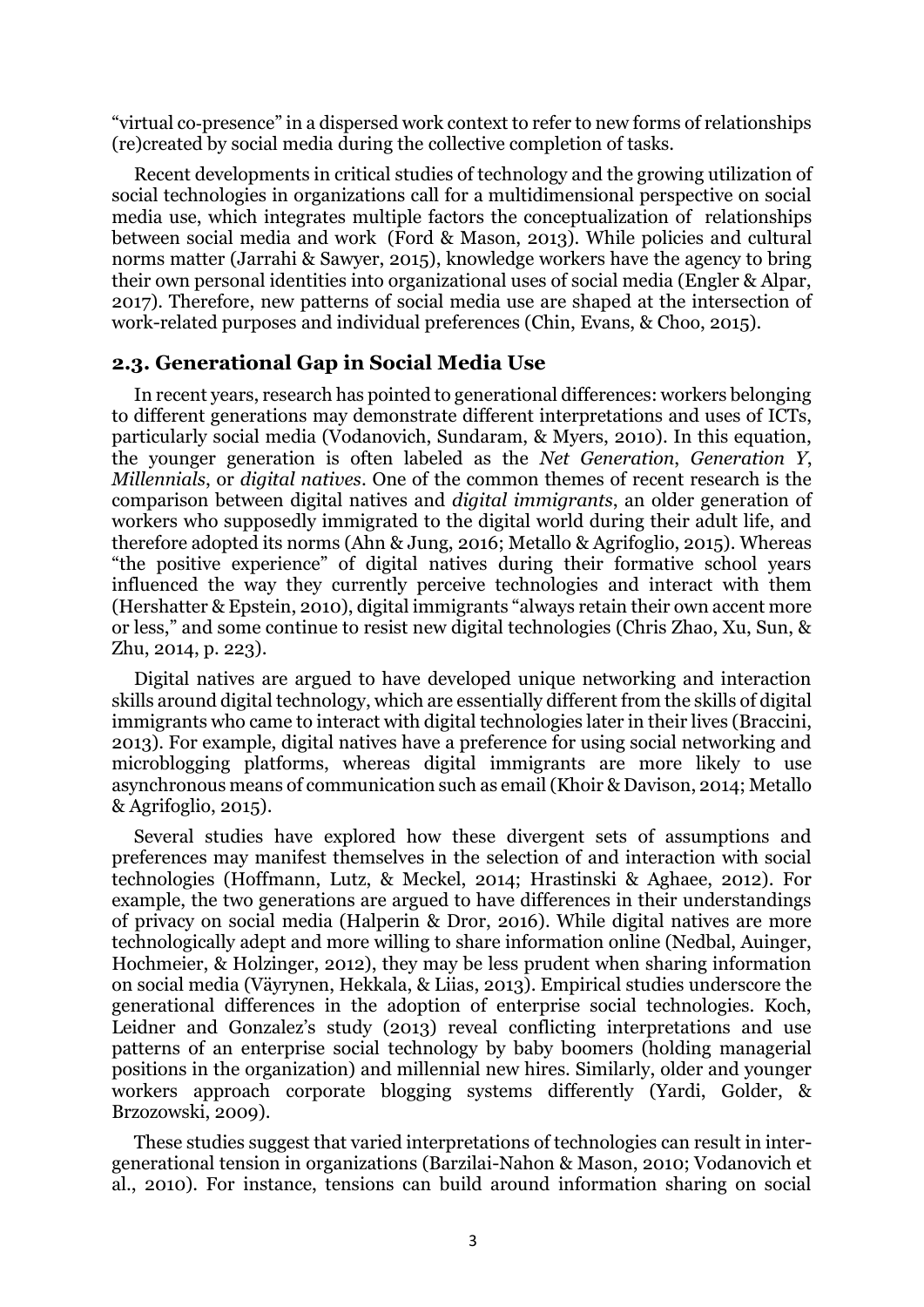technologies across organizational boundaries, potentially prompting the leakage of intellectual property (Väyrynen et al., 2013; Vodanovich et al., 2010).

Despite the rise of digital natives in organizations, research on generational technological dynamics is mostly restricted to educational contexts with a focus on students (Braccini & Federici, 2013; Davison & Ou, 2014), so the understanding of digital natives' interactions with technologies in organizational contexts is in its infancy (Khoir & Davison, 2014; Mäntymäki & Riemer, 2014; Väyrynen et al., 2013). Moreover, most theories of technology adoption in organizations (e.g., models of technology adoption and resistance) are still grounded in studies of digital immigrants (Wang, Myers, & Sundaram, 2013) and hence as Colbert et al (2016) suggest, new empirical studies are required to illuminate how digital natives react to digitallymediated organizational environments. In particular, there is a need to go beyond the fascination with a "homogenous" technology-literate generation and explore variance in social media use along other dimensions (Braccini, 2013).

# **3. Conceptual Framework: Social Construction of Technology**

To explain different interpretations and uses of social technologies by knowledge workers we build from the concept of technological frames and relevant social groups. These two concepts are developed under the larger approach of the social construction of technology (SCOT). The SCOT perspective is concerned with the influence of social, political and cultural structures on technological innovations (Pinch & Bijker, 1987).

As the name implies, SCOT argues that technology does not determine human actions, but humans socially construct technology (Bijker, 1995).The constraining and enabling effects of technologies are therefore matters of interpretative practices of people in a social context. SCOT explains how relevant social groups use technologies to solve their problems. These groups are defined by their shared technological frames, which consist of assumptions, expectations and knowledge about how technology can be utilized.

# **3.1. Technological Framing**

As part of the SCOT perspective, the notion of technological frames is particularly relevant to this work and refers to the "*shared cognitive frame that defines a relevant social group and constitutes members' common interpretation of an artifact*" (Bijker, 1995, p. 125-126). Technology can be subject to radically divergent interpretations that are associated with various relevant social groups (Kline & Pinch, 1999). A technological frame embodies the diversity of interpretations and interactions among actors and also the resultant structures (Davidson, 2006). The frame simultaneously builds alongside interactions between the actors and artifact. However, it develops only if these interpretations among social actors converge. The technological frame comprises a multitude of elements that wield influence on interactions which consequently leads to the manifestation of meanings in technical artifacts.

### **3.2. Relevant Social Groups**

Another concept developed in relation to the SCOT is the notion of relevant social groups (RSGs). RSG centers on the similarities among members relative to the interpretations of specific technological artifacts. Such interpretations, to varying degrees, are shaped and narrowed down by factors such as a group's purpose, context, knowledge base, and the artifact itself (Pinch & Bijker, 1987).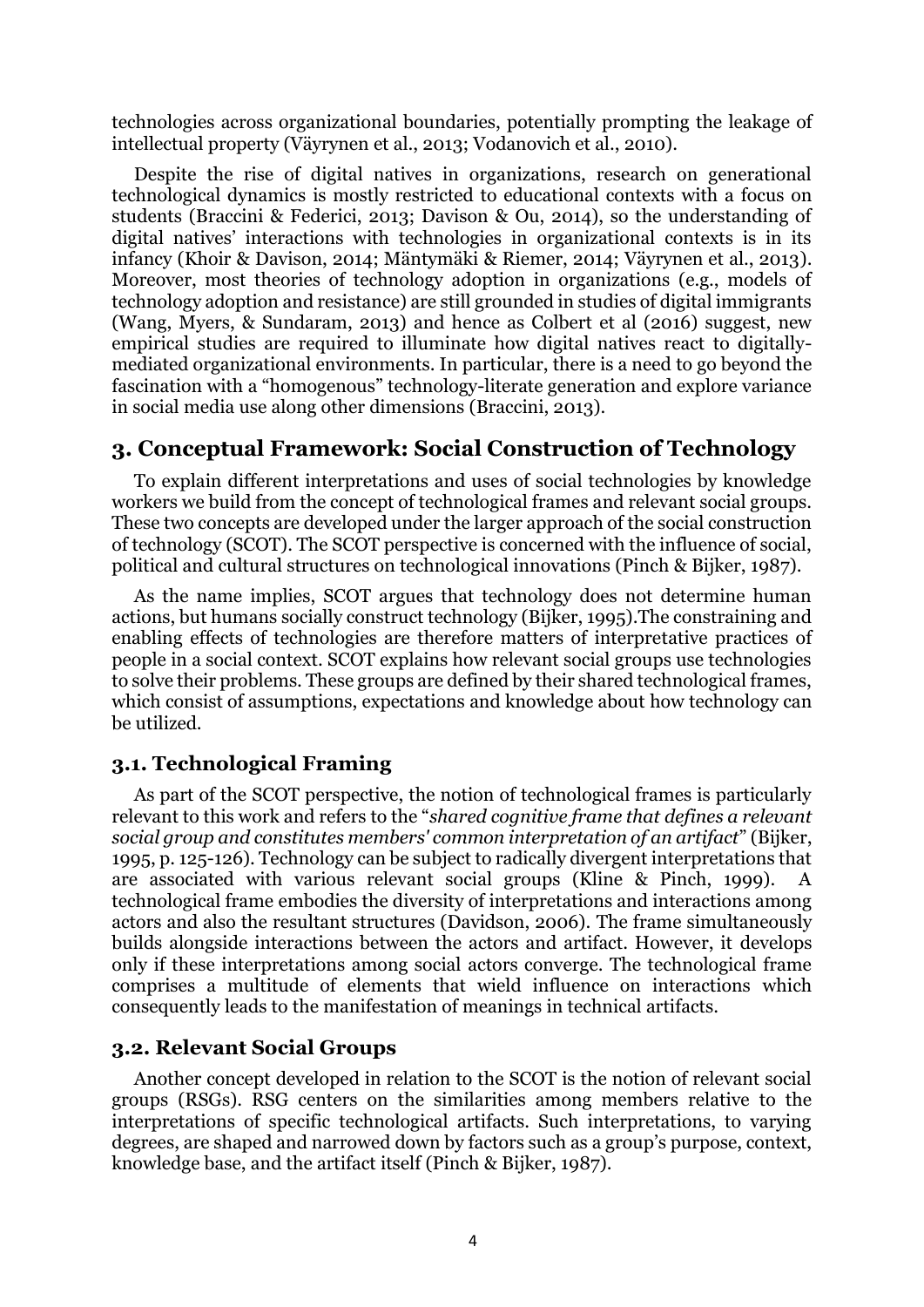The most important theoretical utility of RSGs is that they help explain how technologies reach stabilization. That is, a particular technology becomes stabilized when RSGs see their problems as having been solved by the technology in question. This state of technology is also known as "closure". Since differing social groups have different perceptions on the nature of the problem, they hold different opinions about the achievement of closure and stabilization.

RSGs can also be delineated based on variables such as socioeconomic status. At the most basic level, social groups can be distinguished in accordance with their shared or diverging interpretations of technology. As the concept of RSGs is used to denote both "organized and unorganized groups of individuals" (Pinch & Bijker, 1987, p. 30), we use it here to distinguish between distinctive groups of knowledge workers based on similar interpretations of social technologies.

# **4. Methodology**

#### **4.1. Research Strategy**

The empirical basis of this work consists of two elements: a pilot study and the main study.

### **4.2. Pilot Study**

The pilot study relied on semi-structured interviews with 16 knowledge workers from management consulting firms. This was used to refine our understanding of worker's uses of social media, improve the interview protocol, and ensure that the sampling approach was viable. The pilot study interview protocol centered on the ways knowledge workers obtained both information and expertise for accomplishing their work, and used various social technologies for sharing knowledge, communicating and collaborating with others. Analysis of the pilot study identified several characteristics of the participants (e.g., technophilia and extroversion), which influenced their use of social technologies; and these findings were augmented and refined in the main study. Another major finding of the pilot study was a holistic approach participants took in describing their use of knowledge sharing technologies. Therefore, we decided to not only focus on social media but also integrate into our analysis other key technologies facilitating knowledge sharing (communication technologies (e.g., email or instant messaging systems) and other knowledge-based technologies (e.g., enterprise knowledge repositories).

#### **4.3. Main Study**

The interview protocol was refined based on emergent themes from the pilot study and generated more targeted questions, emphasizing certain group of technologies and knowledge practices. Based on feedback from several pilot study participants, we shifted from narrative approaches to a more focused elicitation structure drawing on the critical incident technique (CIT) (Flanagan, 1954). The CIT approach helped participants focus on knowledge-intensive practices in which they needed to seek out knowledge from other people.

As in the pilot study, participants were identified through a purposive sampling of knowledge workers, primarily from multiple management consulting firms. We focused on consulting firms because relevant literature suggested they are archetypical knowledge-intensive environments, and therefore are ideal places for the study of knowledge sharing (Anand, Gardner, & Morris, 2007). The resulting data set includes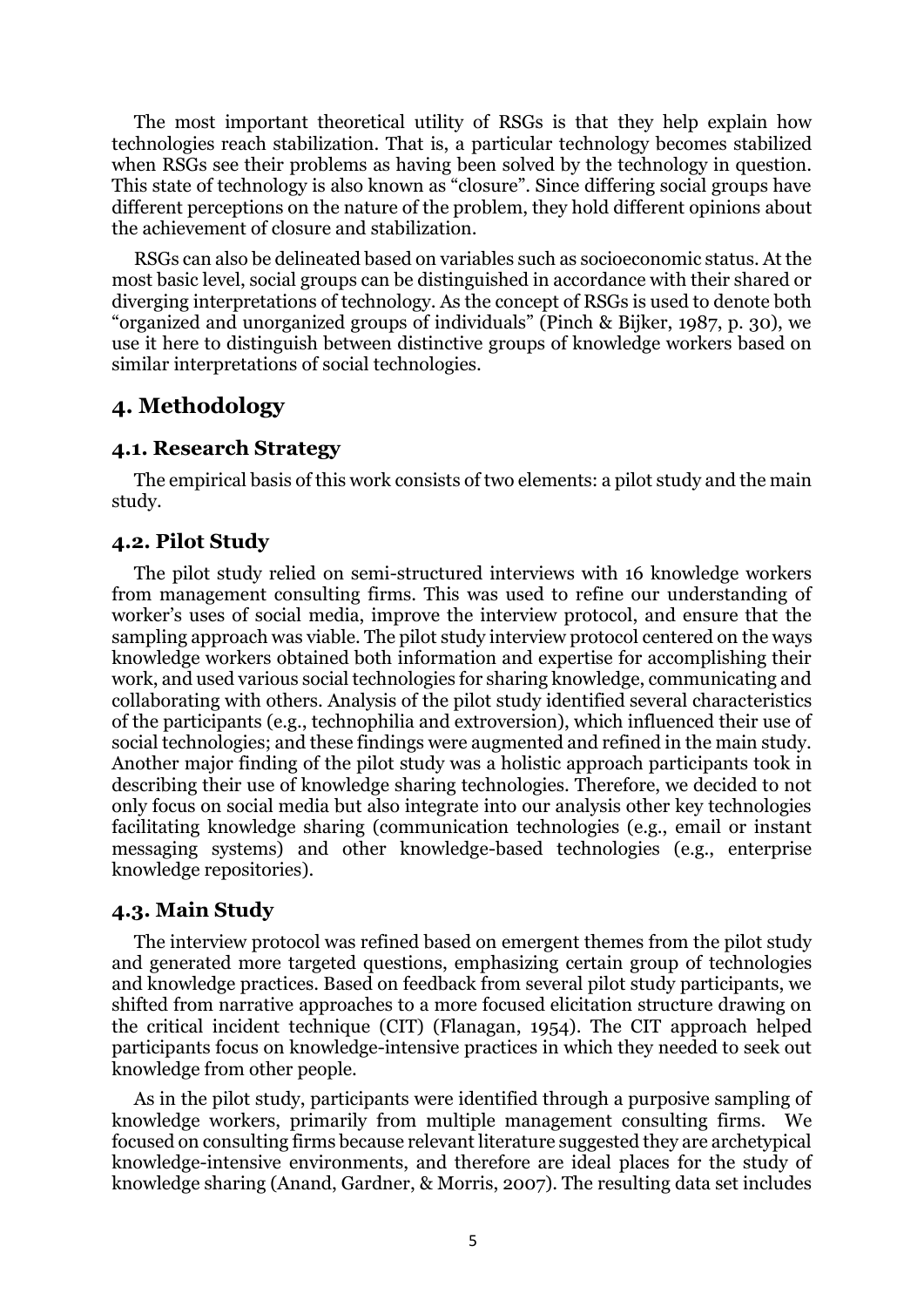interviews of 58 people. These interviews took 55 minutes on average; they were recorded and then transcribed verbatim.

Table 1 outlines the distribution of participants. It is important to note that we used the most commonly-held definition of digital natives: those born after 1980 (Palfrey & Gasser, 2013; Tapscott, 2009).

| Gender         | Male           | 35 |
|----------------|----------------|----|
|                | Female         | 23 |
| Organizational | Non-managerial | 34 |
| Role           | Managerial     | 24 |
| Age            | Under 30       | 25 |
|                | 30 and above   | 33 |
| Total          | 58             |    |

*Table 1 Distribution of Participants*

With participants' permission, we also connected with them on LinkedIn and Twitter. This system level analysis allowed us to observe the way participants employed Twitter and LinkedIn in their knowledge practices. Examining LinkedIn profiles allowed for further examination of users' activities, as well as their credentials, backgrounds, areas of expertise, and skills. For example, we learned how often the participants updated their profiles, what communities they were a member of, and how they generally shared information with their connections.

As recommended, qualitative data collection and analysis proceeded concurrently (Miles & Huberman, 1994). The analysis involved numerous iterations between data collection and construction of an emerging theoretical framework. We began the analysis by subjecting the interview transcripts to interpretation using initial coding as the analysis technique (Glaser, 1978). In this stage, the data from different sources generated a list of recurring themes centering on semi-distinct groups of knowledge workers and respective technological frames. We refined this list after the first set of interviews and refined again after the remaining analyses were completed (Miles & Huberman, 1994).

Through this process, we analyzed the data to identify the emergent patterns of technological frames, and this led to the formation of multiple categories of participants (RSGs). We coded interview transcripts using the qualitative research software package NVivo. Passages perceived as relevant to similar concepts were coded in the same category.

### **5. Findings**

In addition to generational differences, we found two key sets of differences among knowledge workers. We discovered variations among interviewed knowledge workers based on their work-related and personality-driven technological frames. Workrelated dimensions stem from organizational and knowledge needs. Two important personality traits that shape the use of social media are enthusiasm for technology and personal disposition (extraversion vs introversion).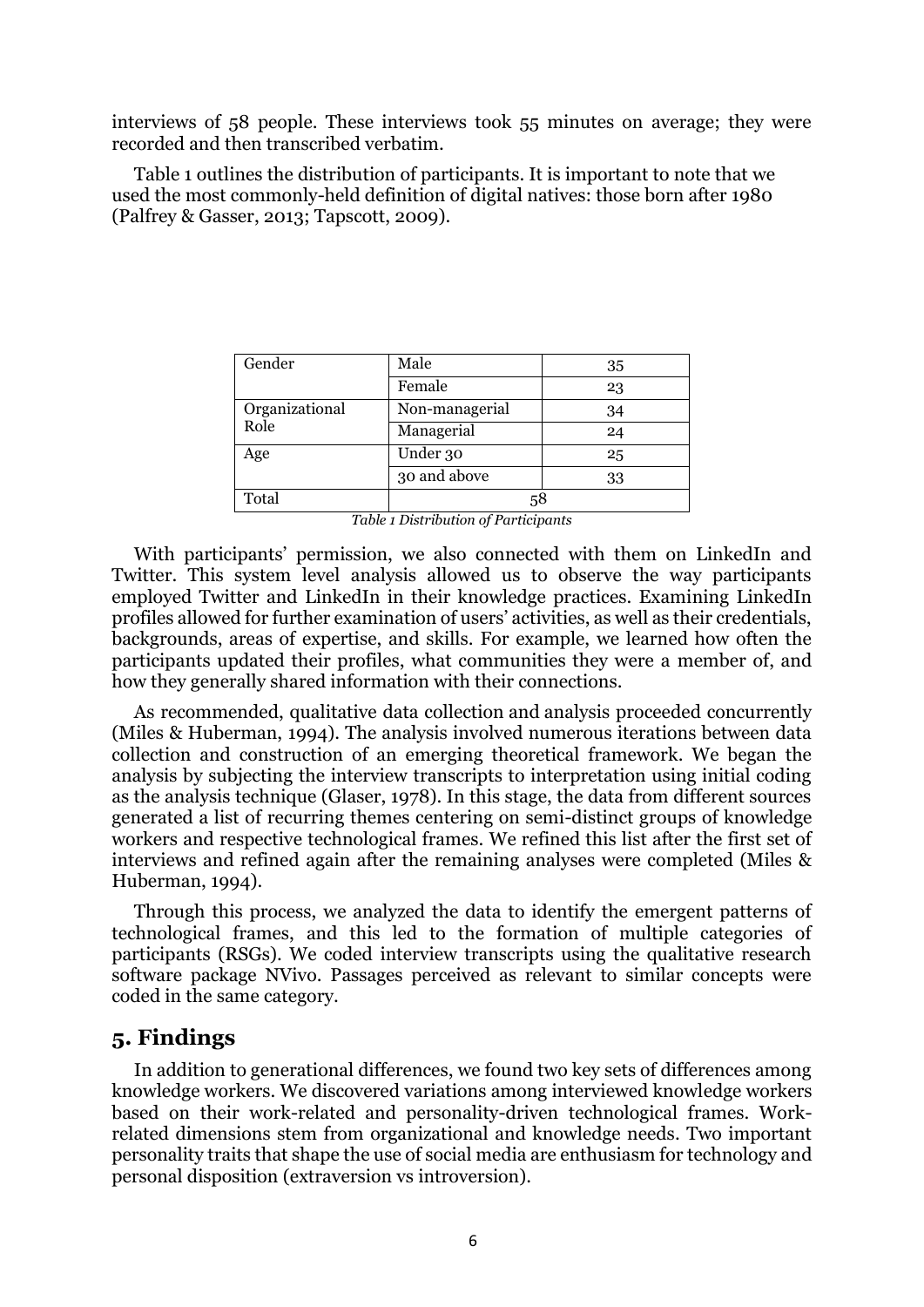Along these dimensions, we established pairs of RSGs that are distinguished based on their differential technological frames. Each RSG deploys its technological frames to enact a distinct use of social media and other technologies undergirding knowledge practices. Following is a detailed description of these various RSGs and respective technological frames on the grounds of age, work-related and personality-driven dimensions.

### **5.1. Generational Differences**

Consistent with prior research, we found that age played a role in social media uses among knowledge workers (e.g., Archambault & Grudin, 2012; Barzilai-Nahon & Mason, 2010). However, we recognize that boundaries between different age groups are vague, and therefore, it is difficult to draw fine distinctions between the technological frames of knowledge workers belonging to different age groups. Finally, we also acknowledge there are nontrivial variations among individuals within the same age groups. All this noted, attitudes towards and patterns of ICT use by digital natives bear additional attention relative to their uses of social technologies (see Table 2).

| Relevant<br>Social Groups | <b>Technological Frames</b>                                                                                                                                                  | <b>Emerging Patterns of Social Media Use</b>                                                                                                                                                                                                                       |
|---------------------------|------------------------------------------------------------------------------------------------------------------------------------------------------------------------------|--------------------------------------------------------------------------------------------------------------------------------------------------------------------------------------------------------------------------------------------------------------------|
| Digital<br><b>Natives</b> | • Positive attitude toward digital<br>networking<br>• Positive experience with social<br>technologies from teen years                                                        | • Extensive use of a variety of social<br>technologies for mediating knowledge<br>sharing<br>• Use of social technologies for socializing<br>and making connections<br>Friending coworkers on Facebook<br>Informal knowledge sharing on social<br>networking tools |
| Digital<br>Immigrants     | • Face-to-face as the fundamental<br>mode of interactions<br>• More formal attitude towards the<br>use of social technologies<br>• Less comfortable with self-<br>disclosure | • Use of email and phone for a vast majority<br>of knowledge practices and business needs<br>• Little use of informal social technologies<br>for building relationships and socializing<br>• Professional networking via LinkedIn                                  |

*Table 2 Two Social Groups Based on Age and Respective Technological Frames*

# **5.1.1. Digital Natives**

Many of our younger participants were in college or high school when social media such as Facebook and Twitter became popular, so we found them to be generally more comfortable in reaching out to or networking with their peers using social technologies. Moreover, individuals often feel more obligated to use the same technology if their peers have already adopted it (Quan-Haase & Young, 2010). Joining organizations may not cause this pattern to cease. A 24-year-old participant pointed out:

*"I use Twitter quite heavily, especially for getting advice, or if I'm thinking about something that I'm wondering what other people think. I really look to my peers many times for a review of something. So, before I do certain activities, I wanna see what my friends have done on that respect."*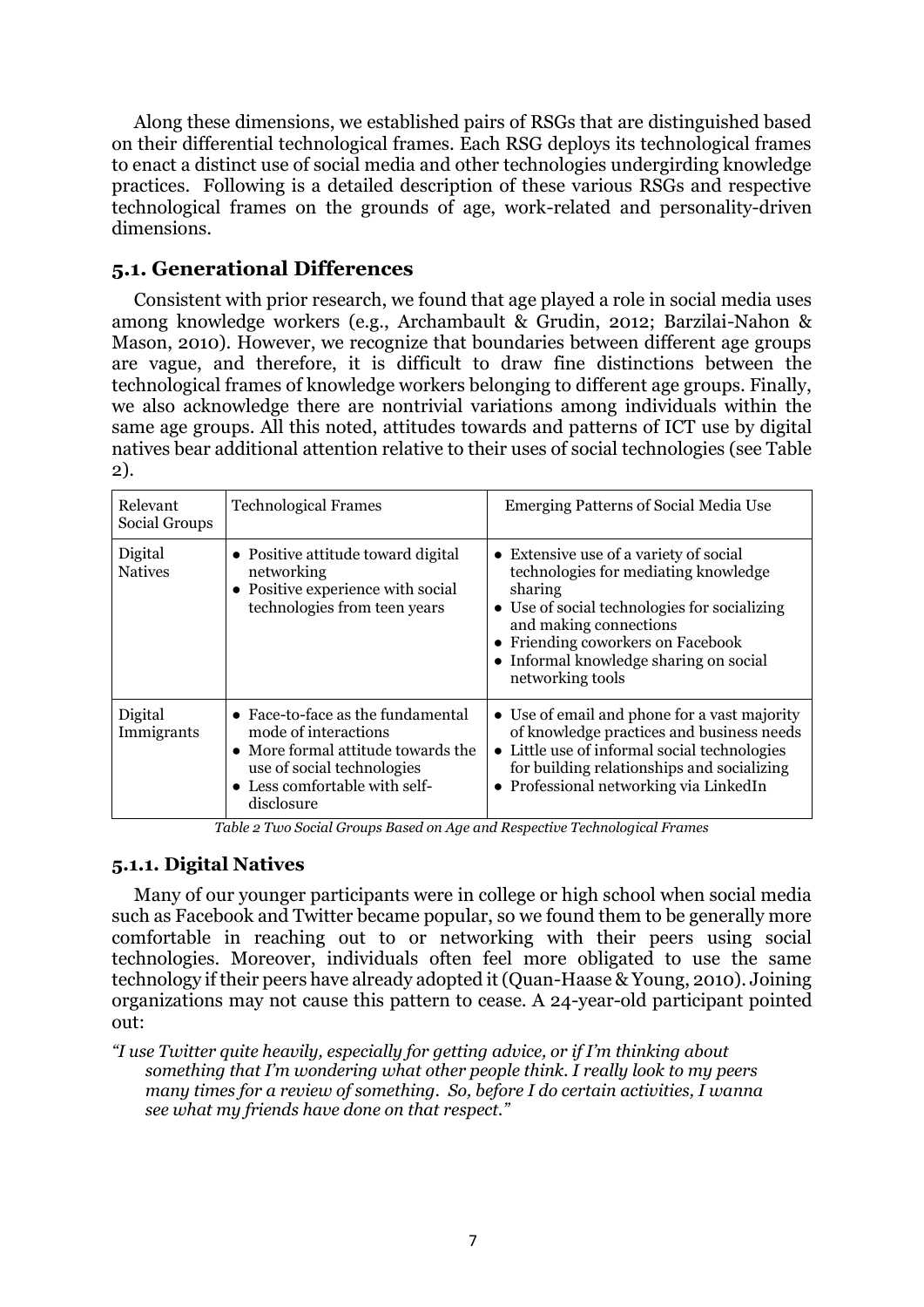Younger participants seemed to have developed certain technological behaviors regarding communication practices. For example, reaching out to colleagues via digital technologies is more common among this younger group.

*"We live in that generation, I grew up in the instant messenger world, so sometimes even if the person is next to you, you might IM them something …if we're working on something and you need a quick question, even if the person sits a row behind you, it's sometimes quicker to just type out hey do you have this or something, rather than getting up every time you have a question."* (Participant 32)

Digital natives have been accustomed to the use of social technologies for sharing knowledge across personal networks since their teen years:

*"Unless what I'm working on is confidential, or too private, I have no hesitation in just tweeting' out, hey, has anybody heard this? Or, hey, I'm having this problem, has anybody else had this?"* (Participant 1)

The digital natives we interviewed tend to have a higher appreciation of social technologies' affordances for socializing and networking as a tool for building new social and professional ties.

This group was also more likely to maintain social ties on social platforms. We observed that younger participants were much more likely to "friend" coworkers on Facebook, as this was often seen as a means of raising awareness about colleagues' personal lives and fostering informal relationships that help future knowledge exchanges.

### **5.1.2. Digital Immigrants**

A primary difference between the technological frames of digital natives and digital immigrants may revolve around the applicability of social technologies for workrelated knowledge practices. For older knowledge workers, face-to-face interactions are seen as a more preferential mode of social interaction:

*"I will say that there is nothing like a face-to-face communication. So no matter what, there's nothing more valuable than a face-to-face communication, meeting, presentation, etc."* (Participant 28)

Findings further suggest that in situations where face-to-face interactions are less feasible, digital immigrants see communication technologies (primarily phone and email) as adequate enablers of knowledge practices:

*"I'm just old fashioned as far as back and forth communication. Most of that still for us is done via the phone, or if it is not a specific personal conversation or anything urgent, an old-fashioned e-mail is sufficient. So I've never really been into Twitter to start tweeting to following particular groups and comment back and forth with members of a particular subject matter."* (Participant 24)

Likewise, socializing and networking practices of this RSG tend to be less mediated by social technologies. Some work-related networking is still done face-to-face or by email or phone. In our observation, older knowledge workers are also less likely to leverage public social media to expand their networks:

*"I don't currently use any of the enterprise social networking and public social media for that. I don't usually need to go out and try and find people to communicate with similar jobs or roles… We have a lot of networking events and things that we do where you get to know people in person rather than using social media."*  (Participant 7)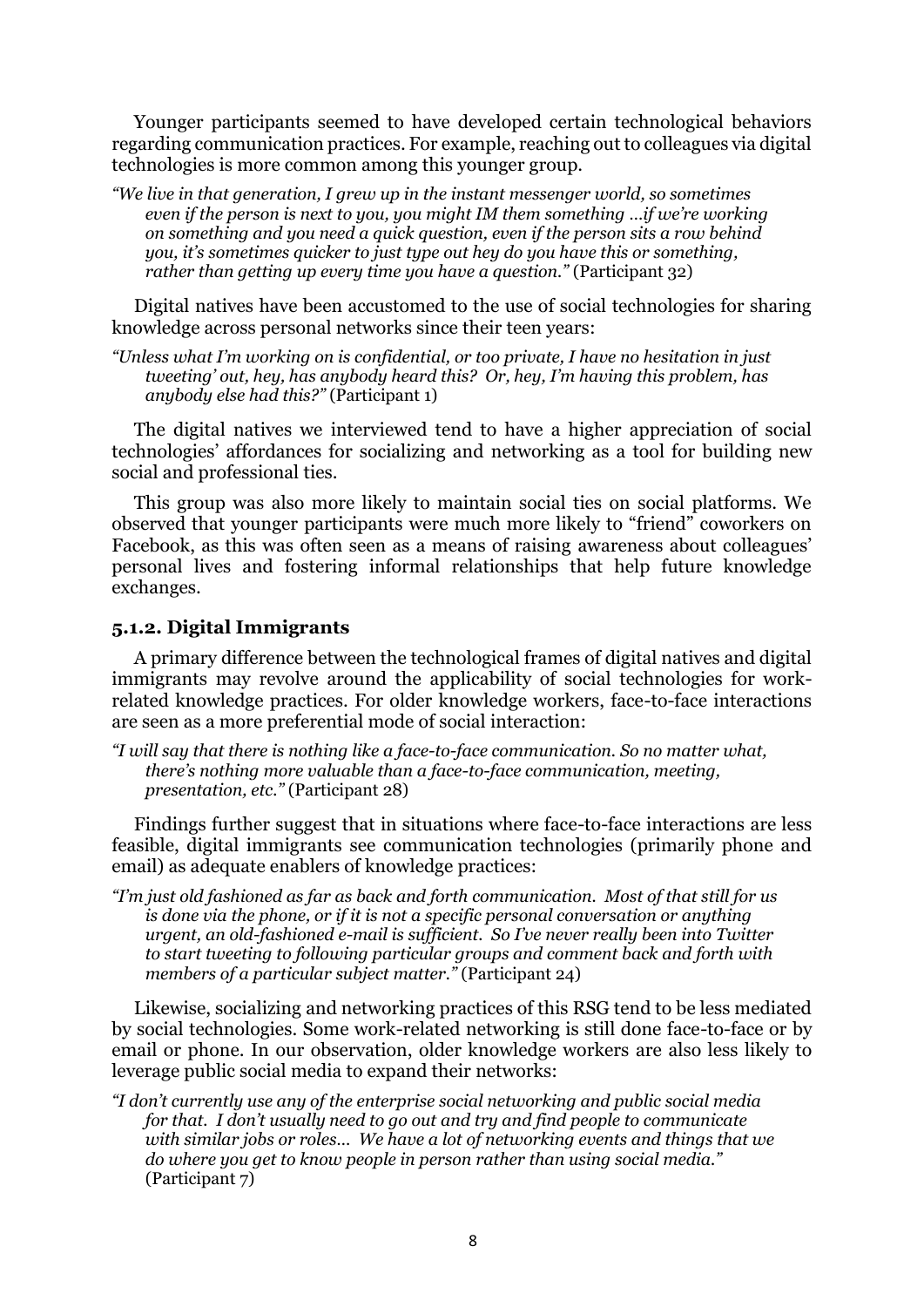The technological frame coextensive with this RSG embodies a more formal attitude towards knowledge sharing and use of technologies in that members of this group typically do not view informal orientation of communication transpiring over social networking technologies positively. In fact, the attitude that the majority of digital immigrants in our sample held towards social technologies was business-centered and less focused on informal aspects of communication and knowledge sharing.

Furthermore, we found self-exposure (expression of personal information) on social networking to be less common among older knowledge workers. This may partly explain why social networking technologies are not seen to be as useful as email for many work-related practices. Among these knowledge workers, enterprise social networking platforms, which mimic informal features of Facebook, are also greeted with hesitance. A participant pointed out:

*"I don't want to browse on [enterprise social networking platform]to see who's doing what and who's had a baby and who I might meet at the restaurant; for update our profile, you need a lot of time, which is really not what I have on my hand all the time."* 

According to this technological frame, informal social networking technologies are considered less useful for creating new connections. For example, several older participants do not find the friend's suggestion feature on an enterprise social networking platform very useful:

*"That feature doesn't seem to work well, because it shows people, it does not show us why I should be networking with them. So I don't know what email I'm gonna send to 'em, other than Hey, (enterprise social networking platform) says we should network."* (Participant 4)

In contrast with social networking tools targeting informal social networking, LinkedIn is perceived as a more professional networking tool and more amenable to professional networking:

*"LinkedIn is a professional network of mine and I can control who can see what and so it's a very mature, it's always a professional network."* (Participant 28)

This supports Archambault's and Grudin's (2012) observations that Facebook use is inversely correlated with age, whereas LinkedIn appeals to digital immigrants.

# **5.2. Work-Related Attributes**

As noted, data analysis pointed to two major work-related attributes that partly define differences among knowledge workers in how they may view and use social media. Table 3 summarizes the potential effects of organizational level and knowledge requirements.

| Dimension<br>Groups | Relevant Social   Technological Frames | <b>Emerging Patterns of Social</b><br>Media Use |
|---------------------|----------------------------------------|-------------------------------------------------|
|---------------------|----------------------------------------|-------------------------------------------------|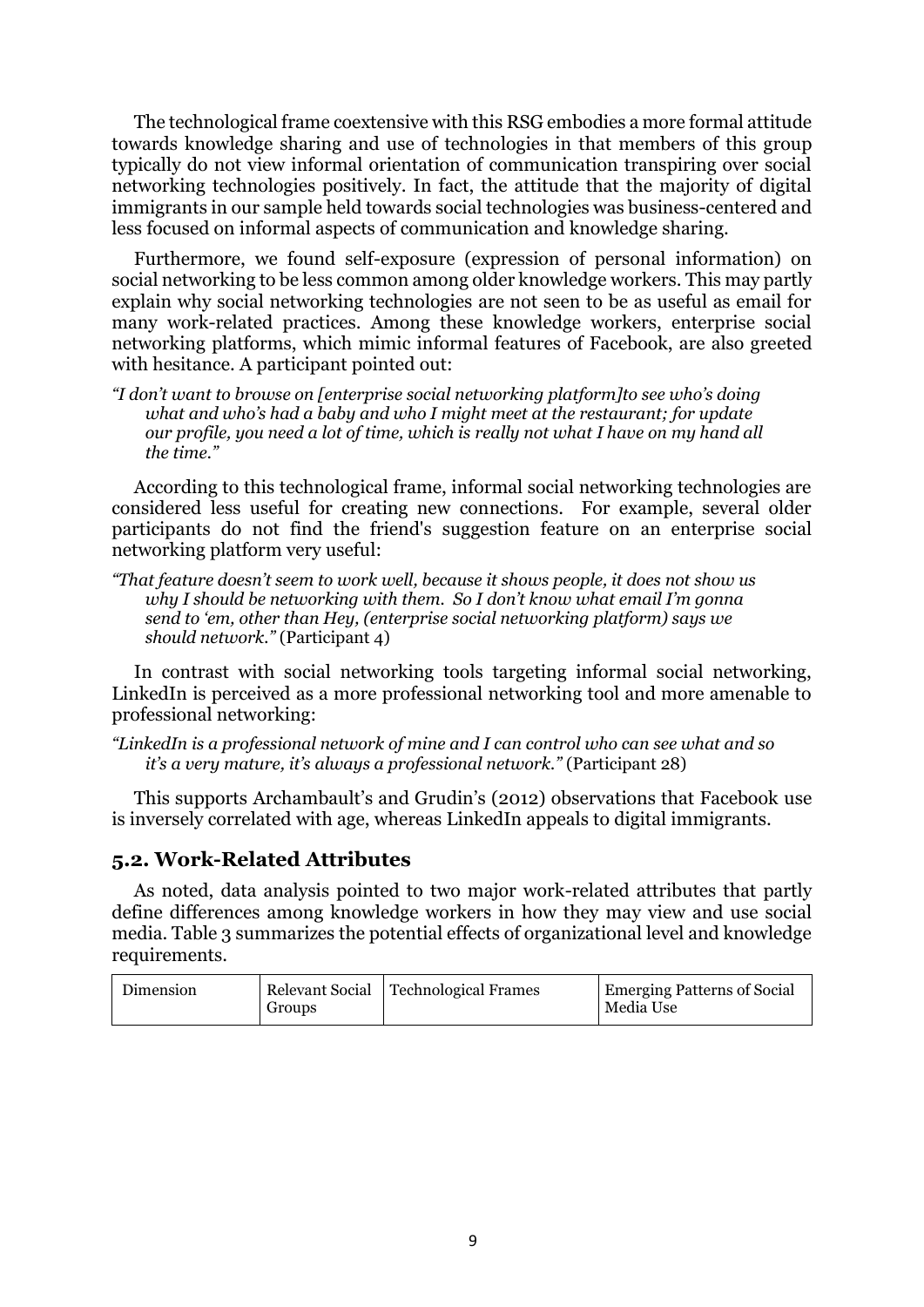| Organizational<br>Level                 | Managerial<br>Positions         | • Extensive coordination<br>and communication needs<br>• Requirement for constant<br>reachability (as reference<br>points)<br>• Expert locating via<br>extensive inter-<br>organizational social<br>networks           | • Extensive use of phone<br>and email<br>• Use of internal social<br>networking platforms for<br>staffing purposes<br>• Use of LinkedIn for<br>maintaining ties with<br>professional contacts and<br>for recruiting from outside<br>the organization |
|-----------------------------------------|---------------------------------|------------------------------------------------------------------------------------------------------------------------------------------------------------------------------------------------------------------------|------------------------------------------------------------------------------------------------------------------------------------------------------------------------------------------------------------------------------------------------------|
|                                         | Non-<br>Managerial<br>Positions | • Limited knowledge about<br>organization and<br>colleagues<br>• More tendency for<br>conformity<br>• Smaller social networks,<br>and reliance on more<br>senior team members for<br>locating experts and<br>expertise | • Use of knowledge<br>repositories<br>• Use of internal social<br>networking platforms for<br>learning about colleagues<br>Communication with<br>managers via email, phone<br>and IM                                                                 |
| Work-Based<br>Knowledge<br>Requirements | Consultants                     | • Global knowledge<br>• Reliance on standardized<br>methods and common<br>expertise                                                                                                                                    | • Inclination to use<br>knowledge repositories<br>and databases                                                                                                                                                                                      |
|                                         | <b>Topic Experts</b>            | Organizationally and<br>individually specific<br>knowledge<br>• Exploration of unknown<br>and less-explored areas<br>• Centrality of expert<br>locating                                                                | • Inclination to use social<br>technologies for<br>knowledge sharing                                                                                                                                                                                 |

*Table 3 Social Groups Based on Work-Related Attributes and Respective Technological Frames*

# **5.2.1. Organizational Level**

Managers differ from non-managers in two distinct ways. First, managers lead teams and projects, performing common managerial duties such as coordination. Second, managers have other workers reporting to them. Therefore, whereas other workers can be involved in teams and work closely with others, they are distinct from managers. In consulting firms, managerial levels are often defined by job titles such as managers, senior managers, directors, principles and partners. Non-managerial roles include job titles such as analysts, associates, senior associates, consultants, and senior consultants.

# *5.2.1.1. Managerial Roles*

In consulting firms, managerial work normally focuses on business and people development. Although their internal duties involve leading their team, interorganizational activities are also performed by managers (e.g., initial contact with clients, and different aspects of relationships with client organizations). While managers are less involved in doing the actual work (e.g., writing proposals, data collection and analysis), they extensively rely on communication and knowledge sharing with both team members and client organizations. The interaction of more low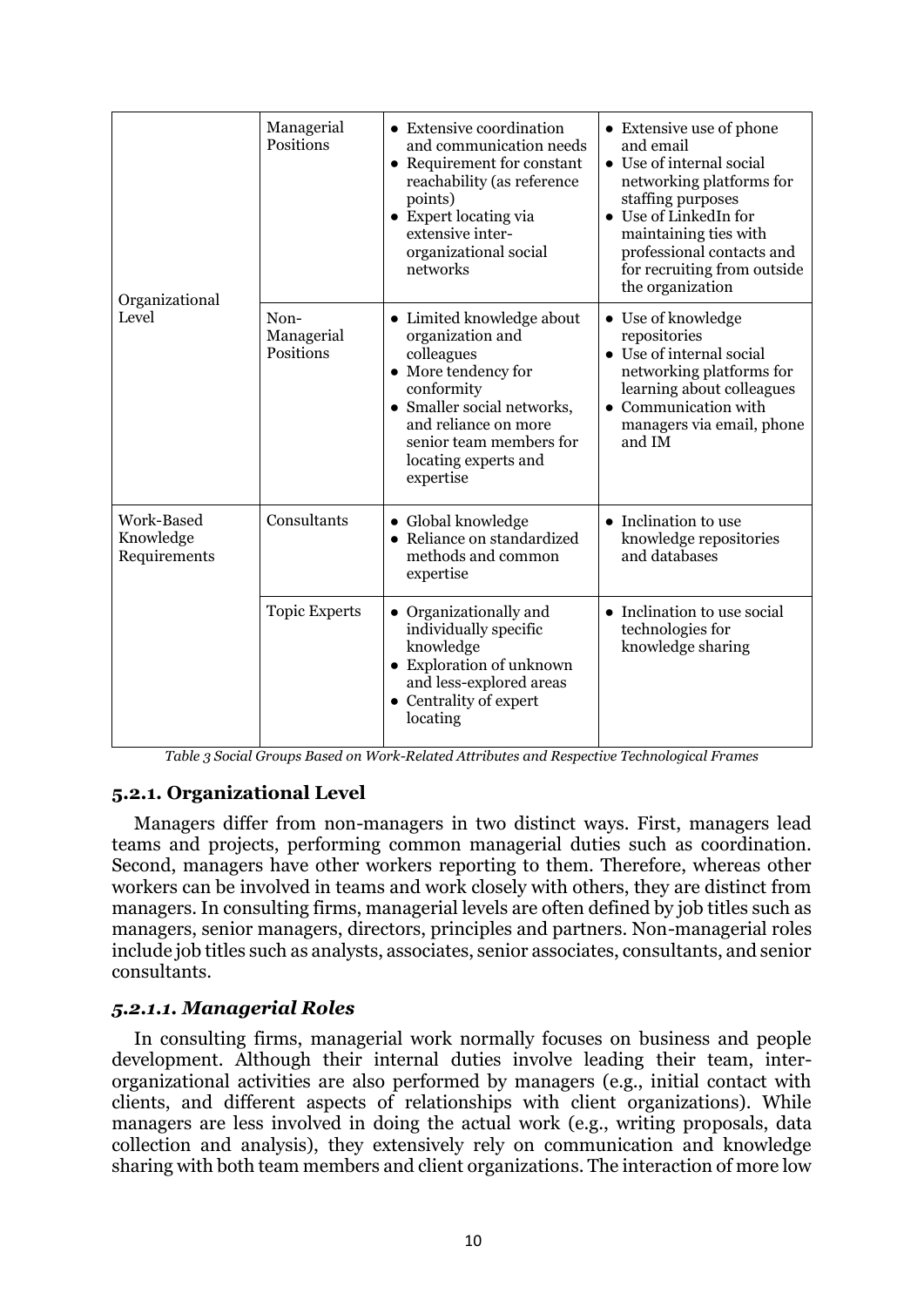rank knowledge workers with client organizations focuses on operational issues, such as transferring documents and information. Managers' interactions are more social, focusing on issues such as conflict resolution between their team and clients.

Basic communication technologies (e.g., email, phone, or IM) were found to be employed extensively by almost all of the participants holding managerial positions. A majority of the managers consider these ICTs adequate for most knowledge-related practices. The combination of these allows managers to be constantly reachable and to stay in touch with the flow of information within and across the organization. As knowledge workers move up the organizational ladder and gain experience over time, others under their supervision tend to reach out to them. This affects their communication style:

*"I'm always on the phone, I'm always reachable. Any time I get a call, I am available; I am reachable. The only times is when I go on vacation or need to disconnect or just there is no coverage wherever I am!"* (Participant 17)

In their role as senior managers in consulting firms, partners, directors and principles rely on extended social and personal networks to locate and interact with other internal and external knowledge workers. Hence, these extended networks increase social capital:

*"People who've been here a long time, have a bigger network and have a lot more resources to talk to if they have questions."* (Participant 7)

These extended networks are critical resources for managers when they face many types of knowledge problems, and need to locate the right expert, especially as the expert is often "*a phone call or maybe two to three phone calls away*" (participant 32). This noted, the project leaders may also draw on enterprise social networking tools to find knowledge workers with certain expertise and experience for staffing projects.

A substantial portion of managers' networks is contacts outside of their current organization. In this role, managers act as gatekeepers who tap into external sources of knowledge and link the organization with its environment (Katz & Tushman, 1981). We found that resources inside the organization may not be adequate to address many types of knowledge situations managers have to deal with. Managers need to more frequently identify and reach out to experts across organizational boundaries. A director noted:

*"In my position there's nobody in the organization to go to, so typically I have to go outside my organization to get answers."*

LinkedIn is often regarded as useful for this purpose and maintaining interorganizational relationships. Managers, principles, directors and partners are commonly involved in recruiting consultants and, in some cases, constantly monitor activities and relevant individuals on LinkedIn.

#### *5.2.1.2. Non-Managerial Roles*

Non-managerial work in consulting firms focuses on data collection from customers and other sources, data analysis, and preparing reports and deliverables (e.g., presentations or "decks"). Because this work involves collection and analysis of more explicit knowledge, non-managers tend to draw on knowledge repositories more frequently than managers do. These technologies include internal knowledge repositories, storing products of past projects, and external databases, such as those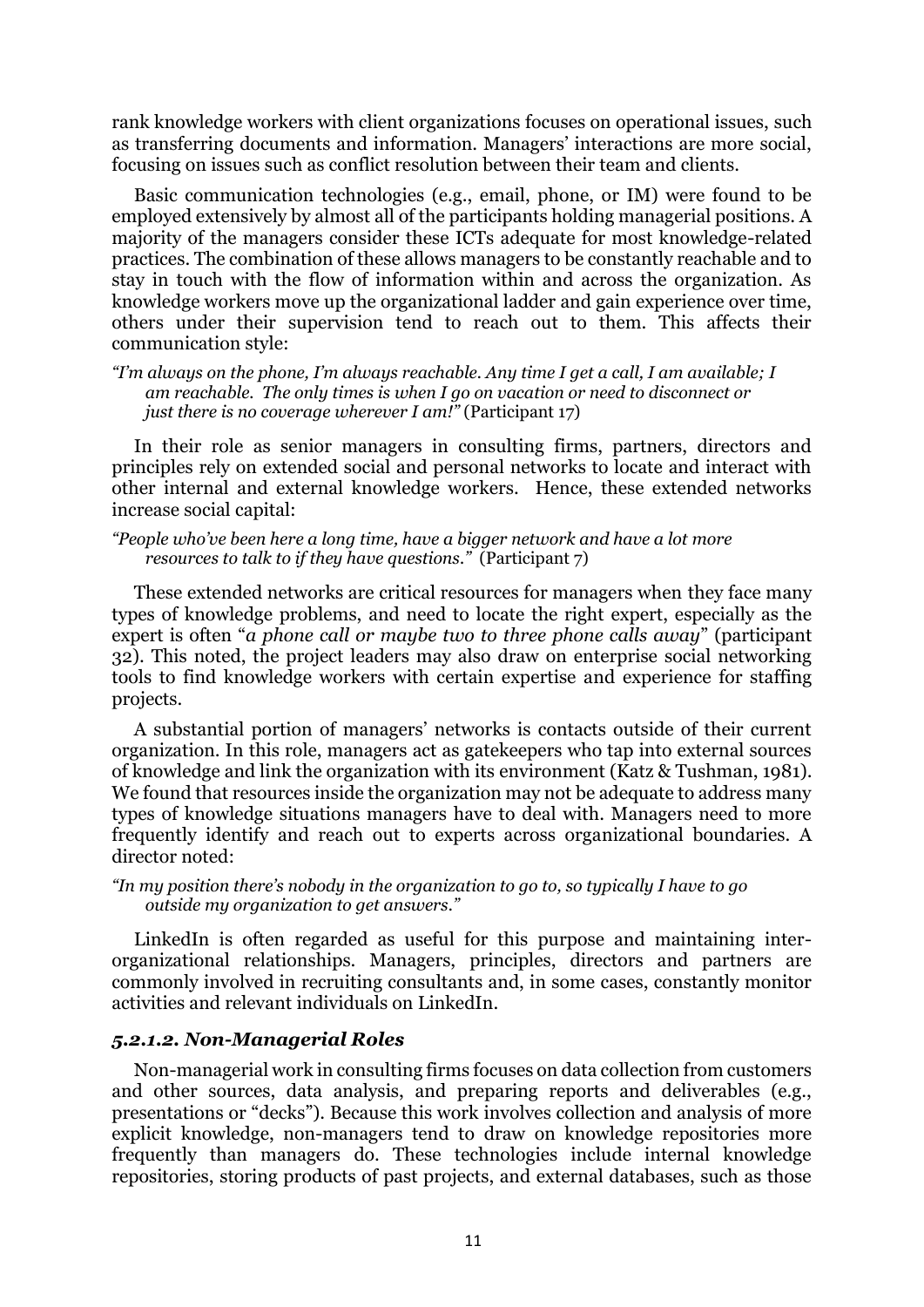storing accounting and tax standards (e.g., Factiva and Bloomberg that provide market research data).

Occupying a lower rank position is often associated with less certainty and knowledge about unwritten rules and implicit norms, and may therefore affect how non-managers interact with their coworkers and use social technologies for that purpose; these employees can be more cautious of using social or communication technologies for social interactions. For example, participants in non-managerial ranks avoid using IM for communicating with senior managers such as partners. Within the technological frame of these knowledge workers, IM is often considered overly informal, leading them to use email to start a conversation with senior colleagues:

*"I think instant messenger is informal because you don't ping a very senior person using instant messenger, you first send an e-mail, and you wait for that person to respond. Even if I see that person online, and I do not know him, I would prefer to send an e-mail. It tends to be more formal."* (Participant 54)

Being new to the organization may also propel lower rank knowledge workers towards a higher level of conformity since these individuals may feel insecure due to their short tenure. This could explain why their technological frames reflect more compliance with organizational expectations; as such, we found these knowledge workers to be more sensitive towards organizational guidelines and policies.

In contrast to managers, non-managers often have smaller social networks on which to build their knowledge practices. Lower rank knowledge workers may need to work harder to develop their social networks. Hence, they find enterprise social networking platforms more useful for familiarizing themselves with the organization, its members and sources of expertise:

*"It allows you, especially new employees or people who are trying to get more involved, and who might not necessarily know who you're reaching out to. You can research on (enterprise social networking platform) just to learn more about the different contacts and learn how to get more involved."* (Participant 45)

We further found that for most immediate work-related knowledge problems, these knowledge workers see social and information resources within the organization to be mostly adequate, and so are less likely to reach out to knowledge sources outside of the organization. Instead, they are more likely to reach out to their managers and members of immediate project teams for most knowledge problems.

By anchoring themselves in the formal structure of organizations, knowledge workers in lower ranks receive support from more senior colleagues, invoking formal relationships and leveraging their managers' extended social network. To communicate with their managers, these workers typically use traditional communication technologies (e.g., email) with which managers are more comfortable.

### **5.2.2. Knowledge Requirements (Consultants vs Topic Experts)**

By synthesizing the ways knowledge practices are conducted in consulting firms, we identified two forms of knowledge needs that also shape how workers use social and other forms of knowledge-based technologies. These present two disparate sets of knowledge work in many knowledge-intensive environments (see Werr & Stjernberg, 2003). This characterization of knowledge work rests upon a dichotomy of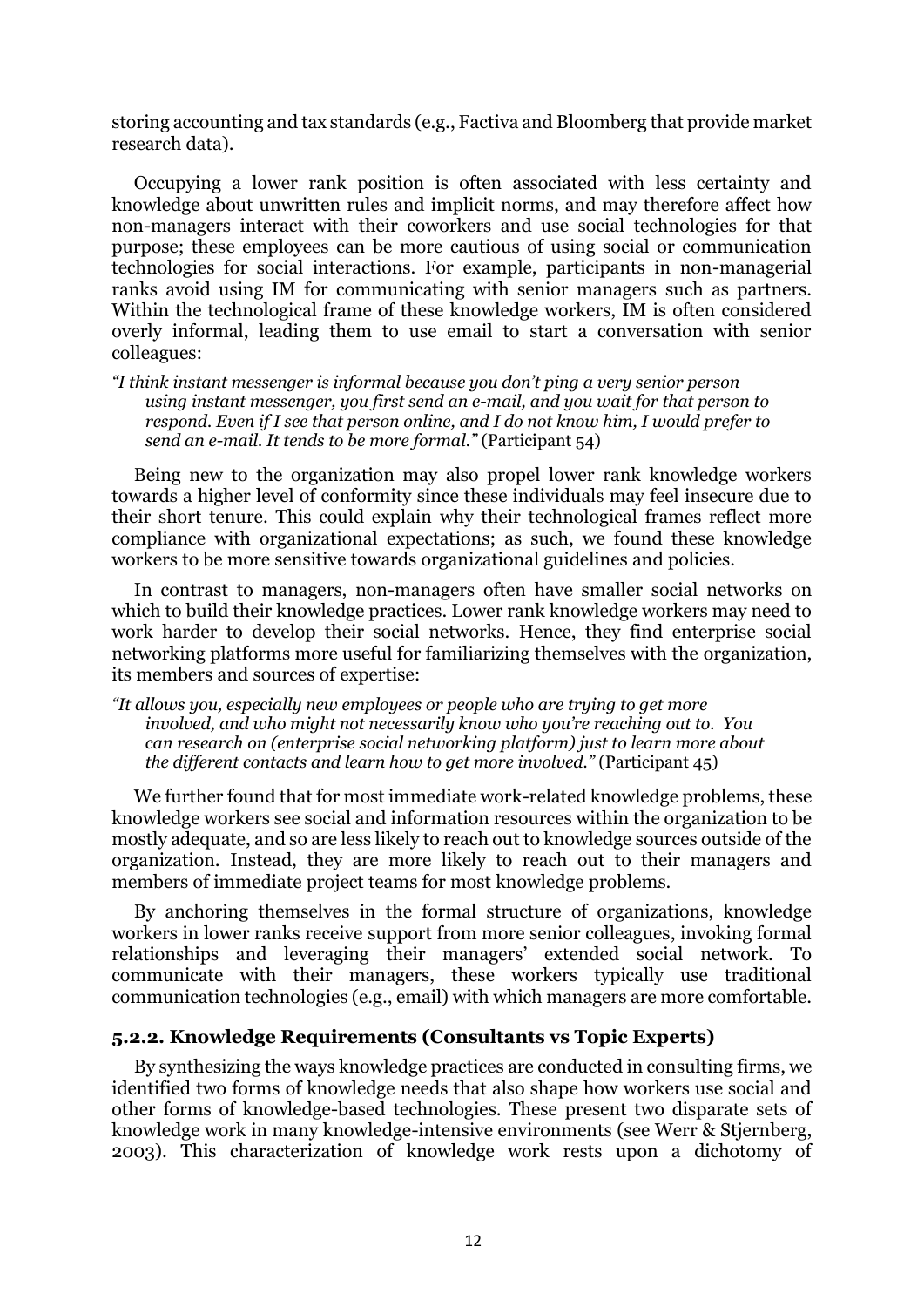organizational knowledge: (1) global knowledge, and (2) organizationally and individually specific knowledge.

While global knowledge includes broad methods and toolkits commonly acquired through formal education or industry-level accredited training, organizationally and individually specific knowledge is less explicit. Therefore, global knowledge constitutes models, routines and templates whereas local knowledge is generated through path-dependent processes and has limited general applicability. Creplet et al (2001) call knowledge workers whose work primarily involves standardized methodologies and global knowledge "consultants," and call knowledge workers who need to create fresh knowledge for dealing with unknown knowledge situations "experts."

In this regard, our findings point to two major groups of knowledge workers based on their knowledge needs: 1) *consultants* whose functions involve more global knowledge, and 2) *experts* who require more organizationally specific knowledge for accomplishing work. Contrasting knowledge requirements may explain different uses of social technologies by consultants and experts in consulting firms.

#### *5.2.2.1. Consultants*

For areas such as audit and tax consultancy, the essential knowledge encompasses technical knowledge about industry-level accounting and tax standards. Therefore, consultants in these areas stay current by participating in training programs or using databases and knowledge repositories to learn about new standards, methodologies and best practices. For new client assignments, they are more likely to draw on a "locally developed adaptation of the global method" (Werr & Stjernberg, 2003, p. 889). An audit consultant( participant 21) stated:

*"We have a technical library; it's like a big resource of anything that we need. It includes all sorts of learning material, and any sort of guides that we need [...] A few times a week I'll probably use those resources."*

Consulting firms often have knowledge databases updated by teams of internal experts who compile detailed commentaries on new accounting standards. Still, not all knowledge issues in tax and audit can be addressed using databases. Situations involving subjective judgment are important exceptions to this. One participant reported that for "5% of knowledge problems," he needed to reach out to other colleagues. This noted, knowledge practices defining the work of consultants generally require less social interaction with colleagues within and across organizational boundaries. o, the use of social technologies for these practices is seen as less useful compared to the work of experts from advisory areas.

#### *5.2.2.2. Topic Experts*

Whereas standard methodologies could often be reapplied from project to project for consultants, problems are less known and often require new explorations for topic experts. Many knowledge problems do not have clear solutions at the outset and so cannot be addressed by applying standardized methodologies (global knowledge). The first step for experts, working in advisory practices, is to reach out to colleagues for advice or to identify experts via a social network. The main outcomes of such social practices are a heightened understanding of knowledge issues and highly customized solutions to unique business problems. Argyris and Schonv (1987) call this process "double-loop learning" since, in the light of experimentation and evaluation of actions, new methodologies and new procedures are constructed.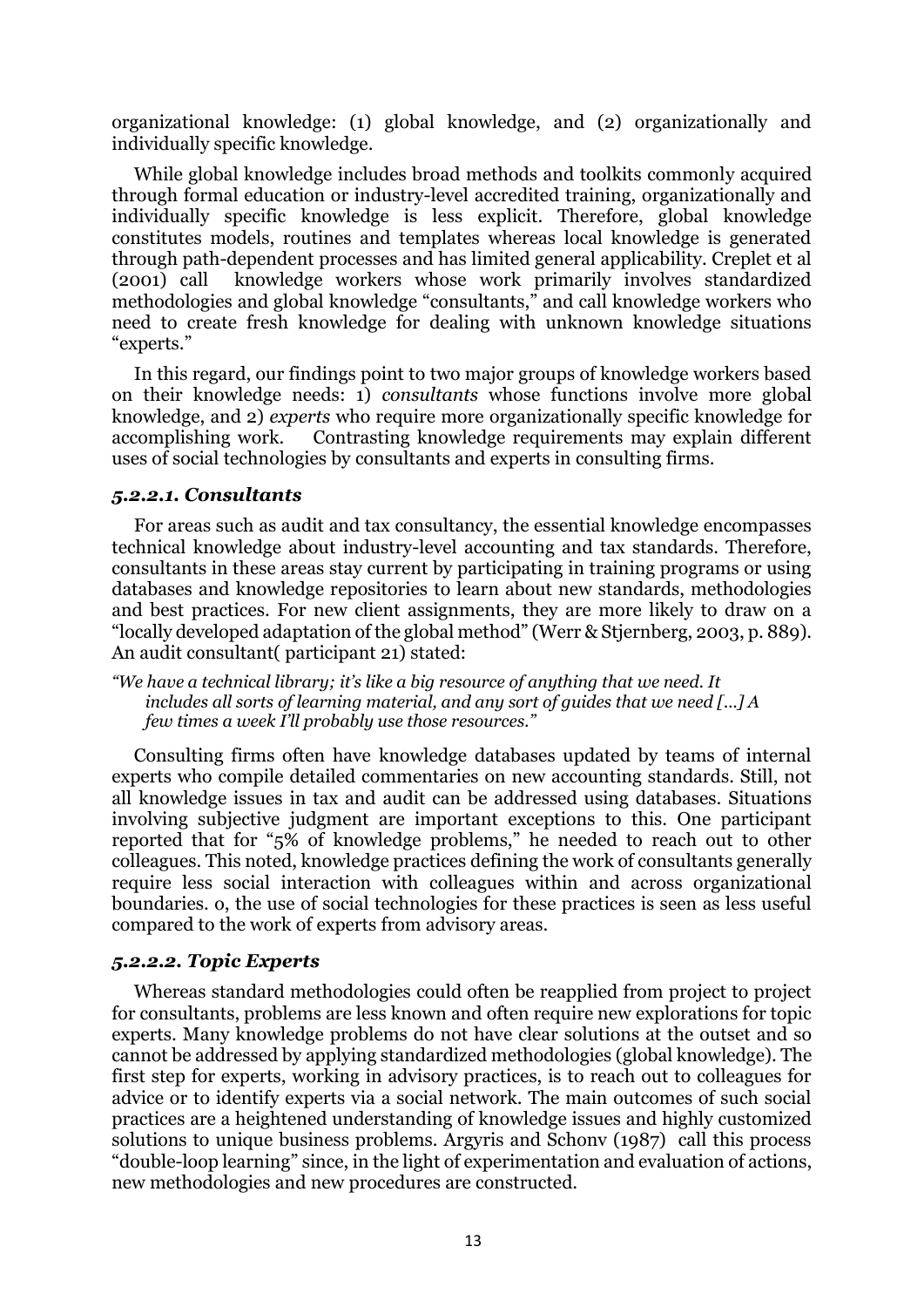In the process of developing unique solutions, experts may have regularly tapped their network of colleagues. Here, knowledge repositories and databases are deemed less instrumental and social technologies facilitating social interactions provide unique affordances:

*"Database would normally be for more obvious standard things like overview of the market, but for many situations where you need qualitative inputs and need to ask more creative questions, I would go to my colleagues."* (Participant 46)

The use of communication media such as email, phone, or IM allows topic experts to access a close circle of colleagues, whereas the use of online forums, Yammer, and enterprise social networking platforms are considered more useful for locating experts outside of this close circle. Social technologies such as LinkedIn or Facebook, are regarded as helpful since they generate additional awareness about professional and social contacts, as well as their backgrounds and areas of expertise.

# **5.3. Personality Attributes**

In addition to work-related characteristics, we found two important personality traits to shape how knowledge workers in consulting firms may make sense of social media and their utility (See Table 4).

| Dimension                                      | Relevant<br>Social Groups | <b>Technological Frames</b>                                                                                                 | <b>Emerging Patterns of Social</b><br>Media Use                                                                                                                                                     |
|------------------------------------------------|---------------------------|-----------------------------------------------------------------------------------------------------------------------------|-----------------------------------------------------------------------------------------------------------------------------------------------------------------------------------------------------|
| Enthusiasm For<br>Technology<br>(Technophilia) | Technophiles              | • Enthusiasm for new<br>technologies<br>• High computer self-<br>efficacy and fluency                                       | • BYOD (Bring-Your-Own-<br>Device)<br>• Drawing on a more diverse<br>suite of social technologies<br>(larger base of use)<br>• Comfort in navigating across<br>different technological<br>platforms |
|                                                | Average<br>Adopters       | • Lack of enthusiasm for<br>the technology itself<br>• Functional perspective                                               | • Use motivated by concrete<br>personal and work-related<br>needs<br>• Slower adoption of social<br>technologies                                                                                    |
| Personal<br>Disposition                        | <b>Introverts</b>         | • Not comfortable with<br>reaching out to less<br>known colleagues<br>• Less interested in<br>building new<br>relationships | • Use of social technologies as<br>channel technologies<br>• Use of email to start<br>knowledge practices<br>• Avoiding using IM for<br>communicating with less<br>known colleagues                 |
|                                                | <b>Extroverts</b>         | • Preference for verbal<br>and face-to-face<br>communication<br>• Interested in building<br>new relationships               | • Use of phone to start<br>knowledge practices<br>$\bullet~$ Use of IM for communicating<br>with less known colleagues<br>• Connecting and socializing on<br>social networking platforms            |

*Table 4 Social Groups Based on Work-Related Attributes and Respective Technological Frames*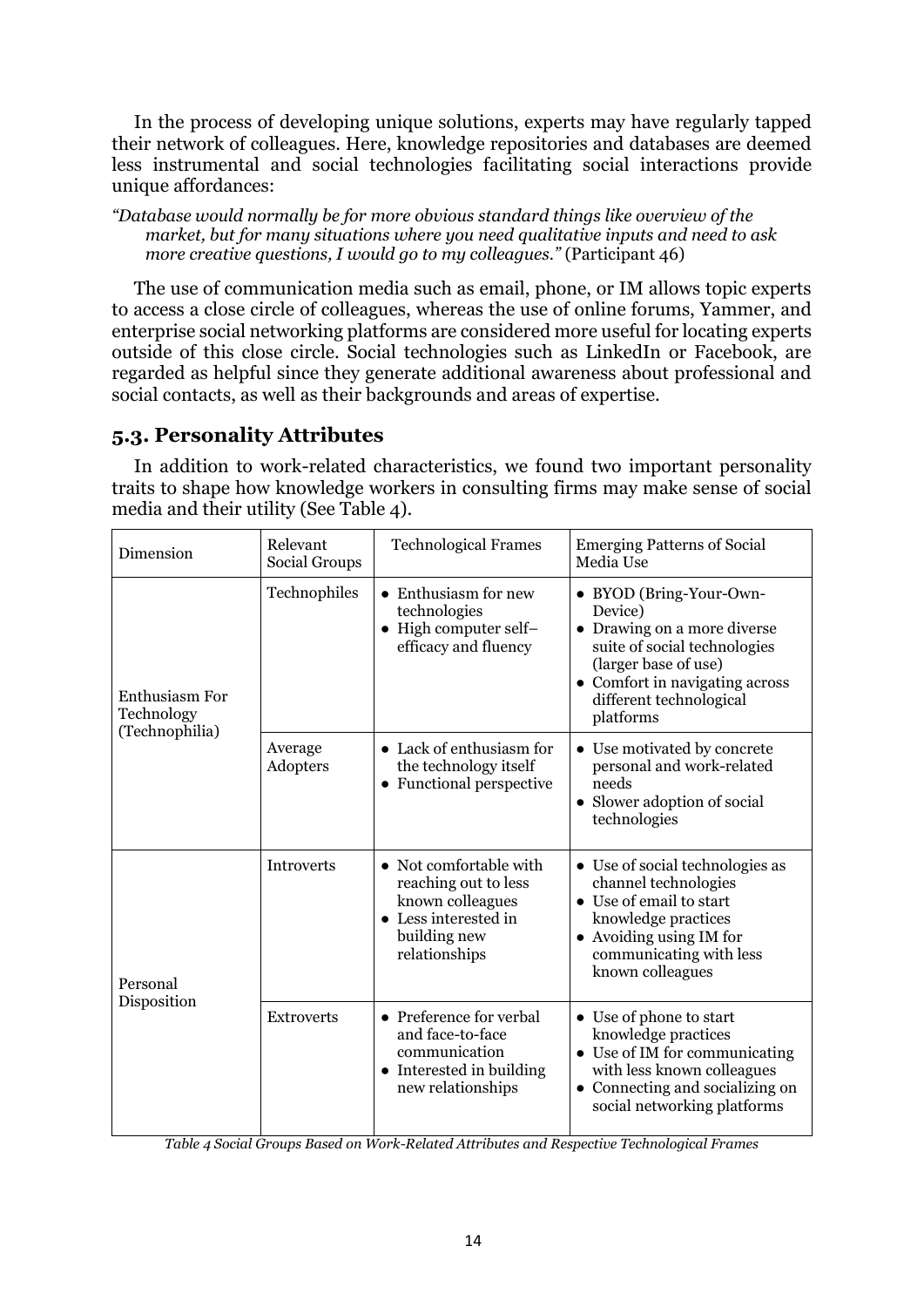#### **5.3.1. Enthusiasm for Technology**

Technophilia is defined as enthusiasm for technology, and technophiles are individuals who regard most technologies positively, adopting new technologies eagerly (Richards, 1993). Technophiles are often individuals with higher *computer self–efficacy*, defined as "belief in one's actions on the computer" (Barbeite & Weiss, 2004, p. 30). Findings indicate differences between the technological frames of technophiles and average technology adopters.

#### *5.3.1.1. Technophiles*

We identified technophiles based on responses to a question and phrases designed to signal the participant's enthusiasm for new technologies. Examples are: "*I am a person who loves technology*" (Participant 13); "*I have kind of a passion for social media*" (Participant 15), and "*when cool things come out, I've usually played around with it and, we like to figure out what it's all about*" (Participant 8). These individuals are eager to experiment with newly released consumer technologies, including new iPhones or social networking technologies.

We found that the adoption of public social media is generally associated with knowledge workers' enthusiasm for new technologies fueled by the cycle of technologies emerging first in the consumer market, then spreading to organizations (Jarrahi et al., 2017). We further observed that participants from certain organizational departments are more likely to show a passion for new technologies. For instance, most IT-related positions (e.g., individuals working in IT advisory) found themselves inclined to try out new tools:

*"I've been a CIO for many years and I've been a flag bearer of IT. I think all IT professionals should be running on the forefront of the new technology as long as it's tested and security is not a concern."* (Participant 17)

Moreover, the findings indicate that technophiles tend to draw on a more diverse suite of social technologies. A central dimension of this technological frame lies in the superior ability of this RSG to navigate across different technological platforms. This enables them to create a more coherent technological experience and more cohesive integration of various social technologies:

*"I don't have the desire to hit four different services to share the same content. [I use applications] through which all I have to do is send an email, and it will publish the blog post to my blog, it will publish it on Twitter with a short link and if I wanted I could publish it to LinkedIn or any of the other services."* (Participant 50)

### *5.3.1.2. Average Adopters*

Interviews uncovered a larger group of knowledge workers who hold a different perspective towards new (social) technologies. These individuals may use social technologies because of either work needs or social pressures. In contrast to technophiles, these knowledge workers do not necessarily have the innate desire to use social technologies – mainly because they do not see enough utility in the use of these technologies. Uses of social technologies for this social group are primarily directed at personal and work needs, and are less motivated by a fascination with technology itself. A knowledge worker echoed this sentiment:

*"I don't normally try things just for the sake of trying it. I am willing to try something out, but it does not, like, scare me. I remember being one of the last people that I knew to get a cell phone."*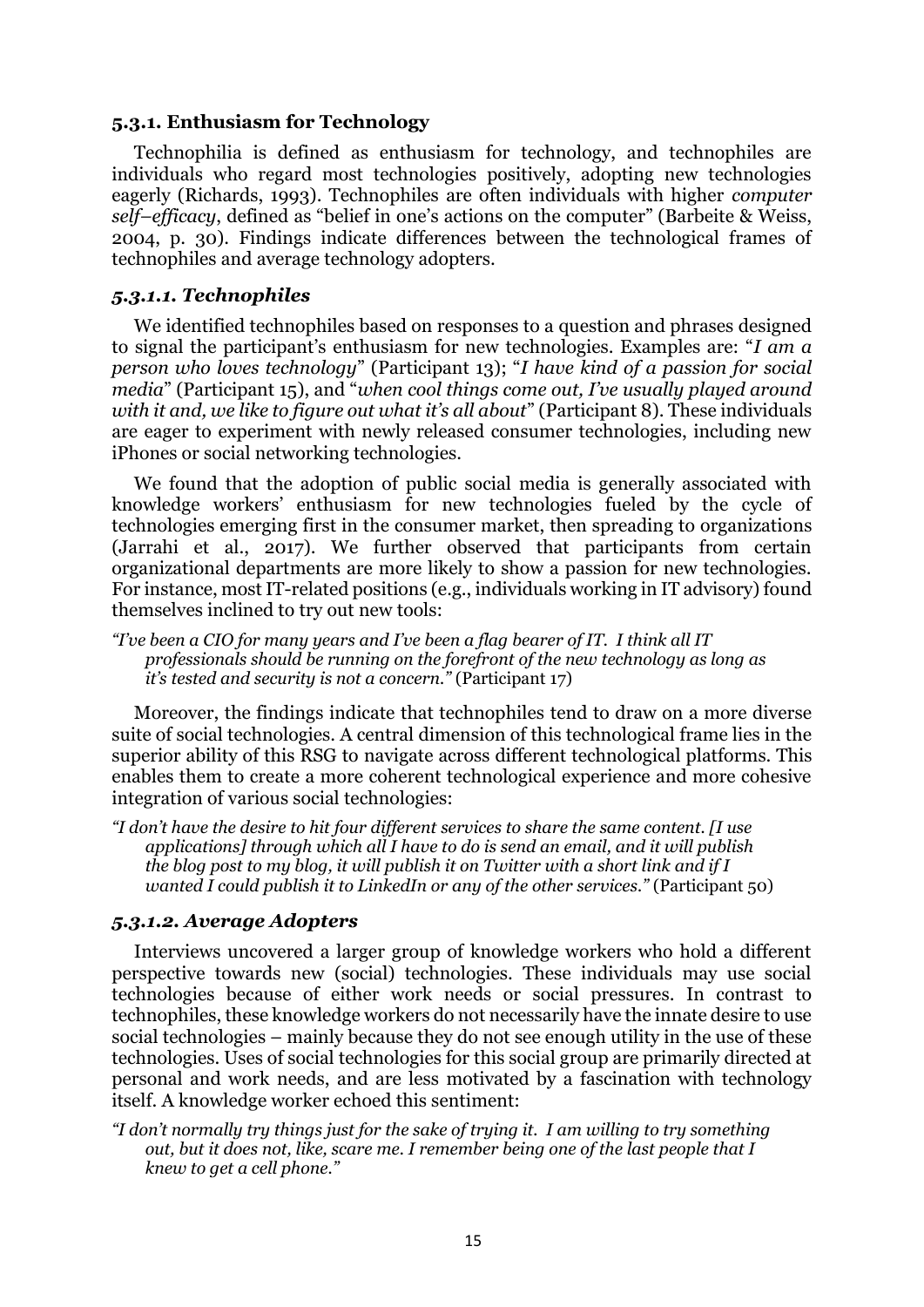We previously posed that knowledge workers with IT-related work would be more likely to have a passion for technology. However, technophilia does not have a fundamental association with technical backgrounds. For example, not all system developers can be regarded as technophiles. An IT manager argued:

*"I had people ask us 'well you work on the computer all day you must have a problem with not getting on the computer when you go on vacation.' There's no problem here."*

In several cases, this lack of technological enthusiasm is reflected in a lack of knowledge about features of social technologies and their applicability (despite claims by some (e.g., McAfee, 2009) that social technologies are intuitive). For example, several participants admitted that they were unaware of important features of both internal and public social technologies.

#### **5.3.2. Personal Disposition**

Of the many elements of one's character and nature that create a person's disposition, we focus exclusively on extroversion and introversion. We do so for several reasons. First, extroversion and introversion are considered to be important components of personality (Jung, 1971). Extroversion refers to a desire to socialize with others and is associated with self–disclosure. It is often synonymous with sociability and social activity (Koch et al., 2013). Second, prior research has presented extroversion as influential to a person's internet activities (Burke, Kraut, & Marlow, 2011). Furthermore, extroverts are more likely to be active on social networking sites and blogs (Schrock, 2009). Finally, we found extroversion to be consequential in relation to a knowledge workers' decision to use different social technologies for knowledge practices.

We treated extroversion and introversion as extremes, knowing that in practice, most participants fell between the two extremes. We distinguished among participants based on their self-report: how they conducted knowledge practices and used social technologies. The following findings reflect a link between the way social technologies are used and personal dispositions of introversion vs extroversion.

#### *5.3.2.1. Introverts*

Those participants who considered themselves introverted tended to use social networking platforms, much like channel technologies (e.g., email) to support private and dyadic interactions. This is in contrast with more idealized uses of social networking technology as a public information platform that offers the sender greater visibility (Treem & Leonardi, 2012).:

*"For us I'm not one of these people that like to post to people of the world for the sake of it. I always feel like if I want to tell them something I just message them. There's no point in posting it for everyone to see."* (Participant 21)

For most knowledge practices, email is typically suited to the personalities of introverted knowledge workers. Interviews with several participants highlighted the fact that email may have allowed introverts to interact privately with a smaller number of individuals. This concurs with Olson and Olson's (2009) research showcasing that the use of email enables shy individuals to overcome their reluctance to verbally interact with others by composing text. In addition, most participants who perceive themselves as introverts underscored their preference for email communication: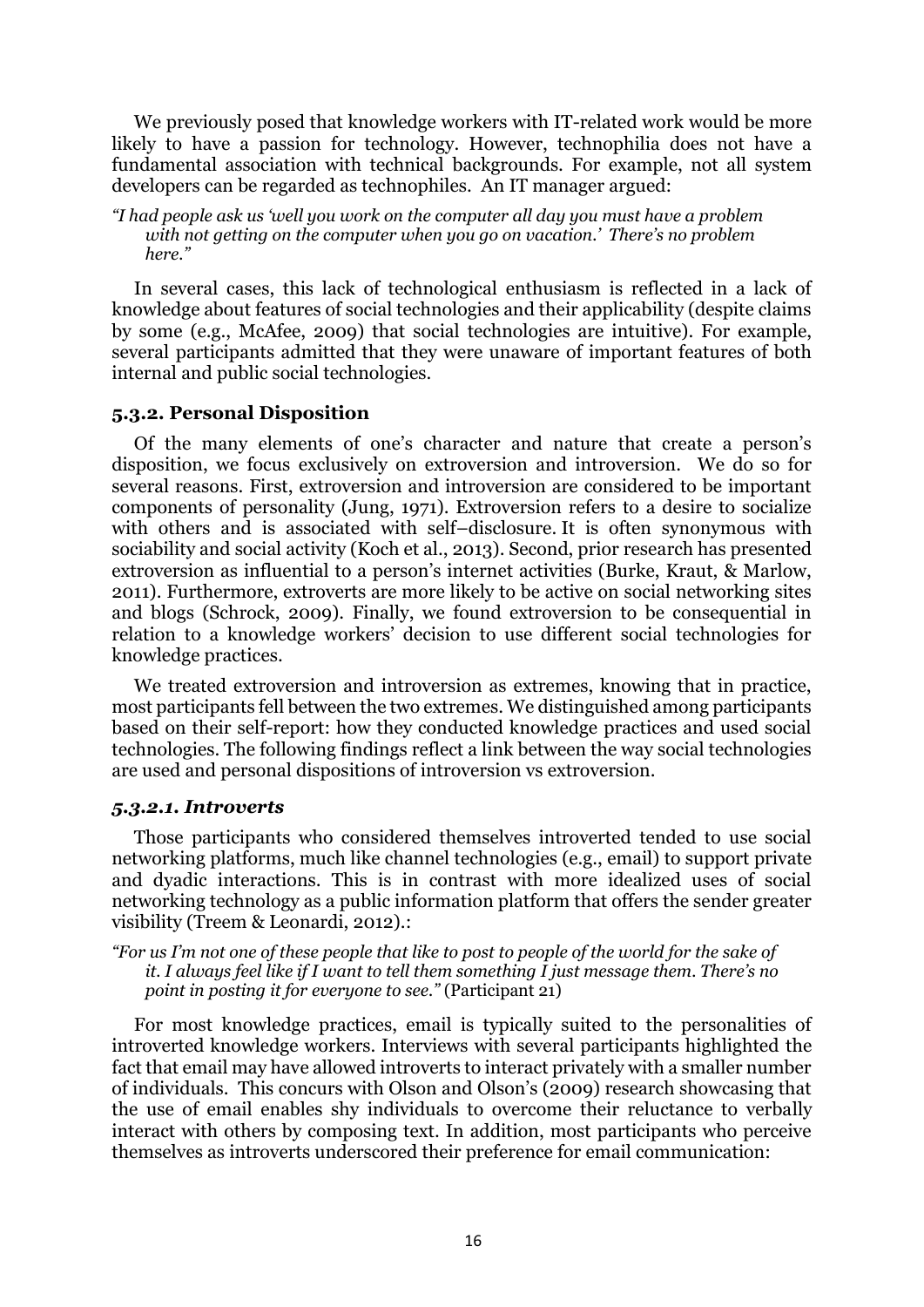*"I don't like to talk on the phone, and so for that kind of thing, I usually will send an email and if I don't get a response that's when I'll call them.*" (Participant 16)

Furthermore, respecting the affordances of internal social systems for finding and networking with professional contacts, introverted participants are less interested in building new relationships. In particular, social features of enterprise social networking platforms such as finding new social ties are considered less appealing.

#### *5.3.2.2. Extroverts*

Most extroverted participants indicate a preference for face-to-face interactions in order to reach out to other colleagues:

*"Typically when a challenge comes up, those things are dealt with face to face. Typically, it is quite challenging to explain sort of the detailed issues that arise through written word. It's a lot easier to communicate verbally."* (Participant 32)

As opposed to introverts, extroverts view phone-based communication as a crucial component of their knowledge-sharing practices. At the same time, extroverted participants find other social and communication technologies useful for sharing knowledge and networking activities. Extroverted participants are more likely than introverts to use IM to reach out to colleagues they did not know.

In comparison to introverts, we found extroverted knowledge workers more likely to socialize and network using social technologies. Most of the extroverted knowledge workers perceived social media, such as LinkedIn, as great venues for pursuing their personal desires to connect and socialize with others:

*"A lot of times, what will happen is we'll meet someone, and we'll connect on LinkedIn and then that's the chance for us to say: 'oh, I didn't know you worked for so and so."* (Participant 50)

In general, extroverted participants were more likely to view public social networking platforms as vehicles for professional networking.

# **6. Discussion**

Our findings make clear that there are multiple *relevant social groups (RSGs),*  beyond generational differences, regarding the use of social technologies in organizations. These groups tend to construct upon and draw from divergent technological frames that have a significant bearing on how social technologies are interpreted and used for knowledge sharing. The RSGs identified in this study help explicate the distinctiveness of knowledge workers who share similar or different views on social technologies. Using the concept of technological frames, we conceptualize the uses of social technologies as an interpretive process in which users make sense of tools and appropriate they based on their knowledge, personal preferences, and organizational roles.

The disparate technological frames exhibited by different RSGs may complement a narrow preoccupation with the generational gaps pervasive in the extant literature on the adoption of social media in organizations. The RSGs identified here are not mutually exclusive and hence one cannot draw specific causal relationships between these individual characteristics, in particular the age factor, and the uses of social technologies. Different individual preferences and work-related attributes may interact with one another to create distinct uses of social media that differ from the patterns we have identified as characteristics of a broad RSG.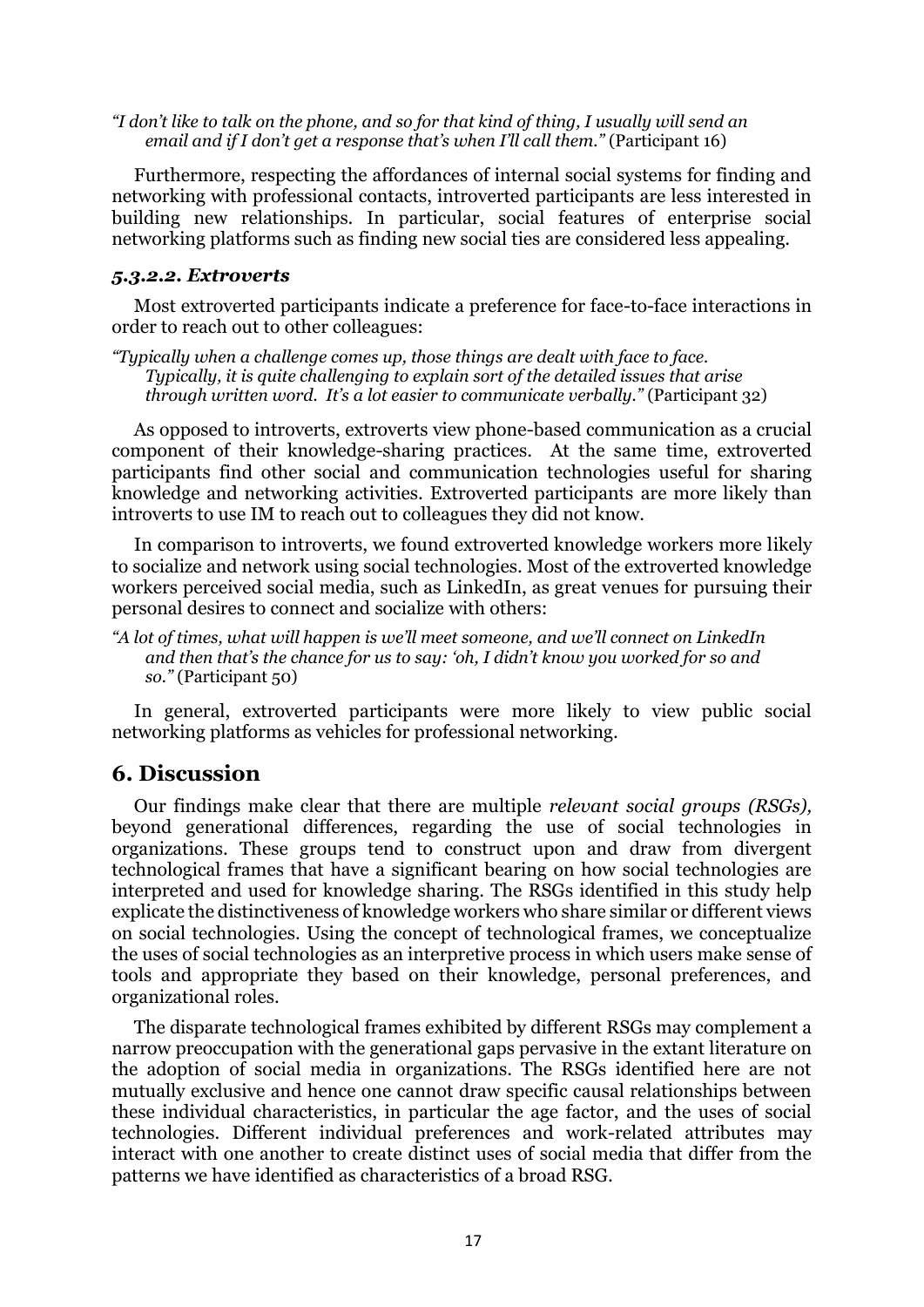Given the fact that the previous literature has dwelt on generational differences and the effects of age, in this study we have shown instances in which the intersection of the age factor and other RSGs shaped social media uses. Such intersecting factors lead to more distinctive technological frames and behaviors. This highlights the social actor nature of technology users whose different roles and identities influence their interactions with technologies (Lamb & Kling, 2003).

One major contribution of this work is to demonstrate that a mere focus on the dichotomy of digital natives and digital immigrants might be challenging. Such a reductive approach masks the complex nature of social media use in organizations. Our findings emphasize that being a digital native does not adequately predict the desire and intention to use social media in organizational contexts. It is, therefore, more fruitful to focus on digital fluency or competence, which is not necessarily a function of generational membership (Khoir & Davison, 2014; Wang et al., 2013). Digital fluency primarily stems from personal interaction and experience with technology (Jarrahi & Thomson, 2017).

To accommodate the complex role of the generational gap, this paper advances a multidimensional view on the organizational uses of social media. As illustrated in Figure 1, digital natives and digital immigrants are only two RSGs among many others, and in the context of social media, users of technologies assume multiple roles and identities. Hence the generational gap needs to be understood in relation to other individual and work-related roles played by knowledge workers.



*Figure 1 Multidimensional View on Social Media Use (Role of the Generational Gap)*

While the generational gap can be a relatively important factor in defining the use of social media by knowledge workers, the performance of this age-oriented element is considerably subject to broader work-related dynamics (e.g. organizational rank) and individual factors (e.g. passion for adopting new technology). The emergent social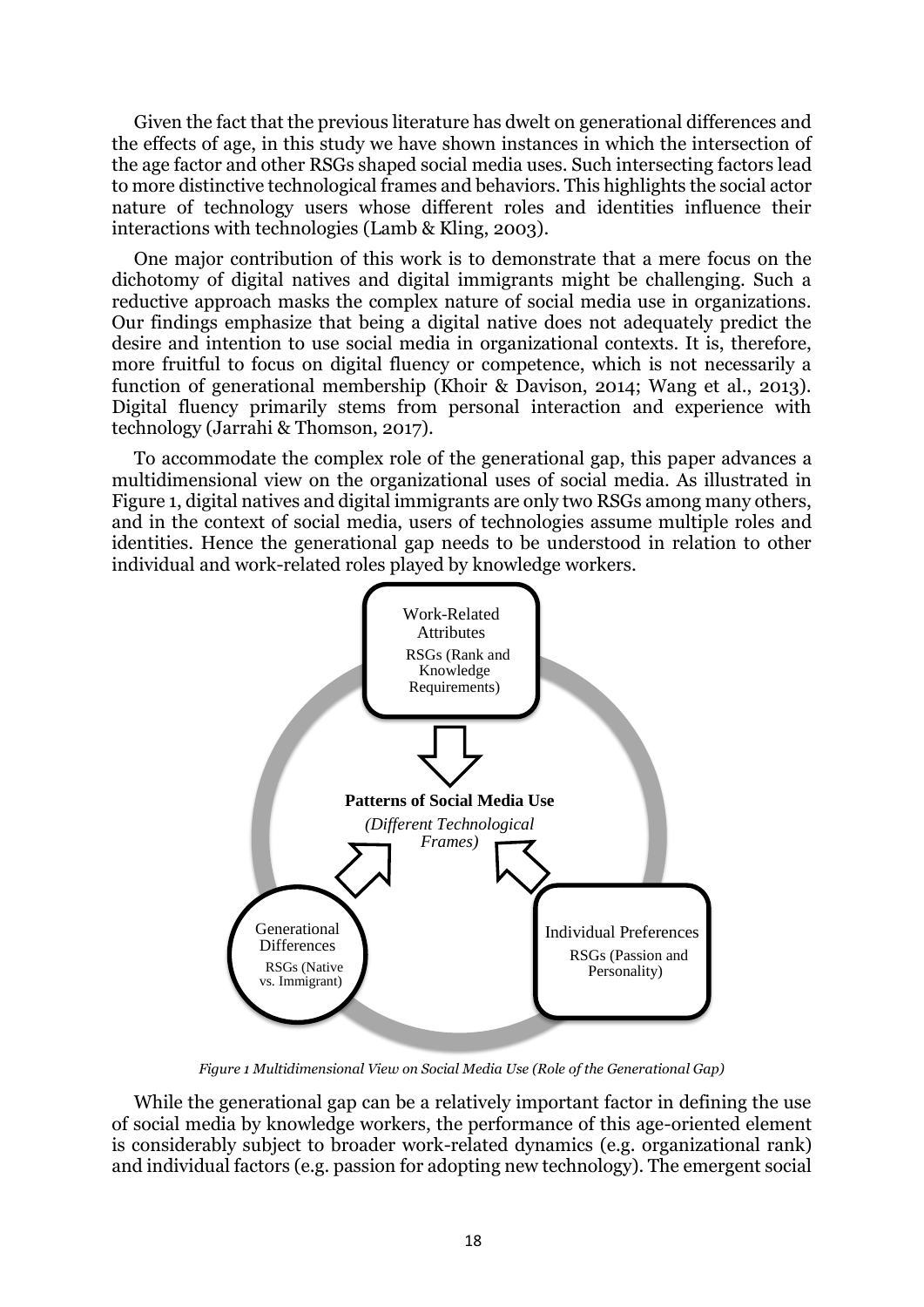media use practices are a product of a complex web of technological frames shaped by various work-related, personal and technological elements. When workers, as members of various RSGs, develop and stabilize technological frames around social media, particular patterns of social media use are negotiated and instantiated in practice.

# **7. Conclusion**

This study examined how the age factor is brought to bear and how this influence can coincide with that of other factors rooted in organizational roles and personality traits. Myers and Sadaghiani (2010) assert that although past research has studied some characteristics of digital natives, such as work ethic and work hours, it has ignored the roles of digital natives in their organizations as a primary explanatory variable.

Drawing on the concept of technological frames, we revealed several distinct social groups that demonstrate different attitudes to and uses of these ICTs for knowledge sharing. Therefore, this paper contributes to the developing research on digital natives' interaction with digital technologies in organizations (Khoir & Davison, 2014; Mäntymäki & Riemer, 2014). Our findings argue that workers bring their individual identities and preferences into work and technology use for work, and new use practices emerge at the intersection of individual and work-related realms.

### **7.1. Practical Implications**

As a key practical implication, organizational leaders can use the findings of this study to better understand some of the underlying reasons for different conceptions and technological behaviors of different groups of knowledge workers with the goal of providing both more training and support. Therefore, an oversimplified emphasis on generational differences may generate blindspots in identifying and understanding important factors behind the low adoption of enterprise social technologies, evidenced by recent surveys (Huy, 2016).

By recognizing individual differences, organizations have the potential to create a hospitable environment for a diverse workforce. This environment is created based on an appreciation of the unique characteristics of different groups of employees, and acts as a "supporting infrastructure" when organizations aim to take advantage of new technologies (Kling & Lamb, 1999).

### **7.2. Limitations and Future Research**

While this study attempts to examine the role of the generational gap in the context of a complex set of work-related and individual mediators, future studies are needed to better engage with the role of other technologies as well as the particular materiality of social media in shaping other use practices. Furthermore, this work adopted a snapshot approach, so to enhance the proposed multidimensional view, future studies may examine the role of extended settings and timeframes that mediate technological action beyond its immediate context and over time. For example, the digital immigrants' preference for face-to-face interactions may evolve given the rising ubiquity of remote working norms. Therefore, a processual approach can focus on changes in the perspective of different RSGs over time.

Moreover, from a methodological point of view, we speculate that the identified RSGs of knowledge workers are not idiosyncratic to consulting firms, so these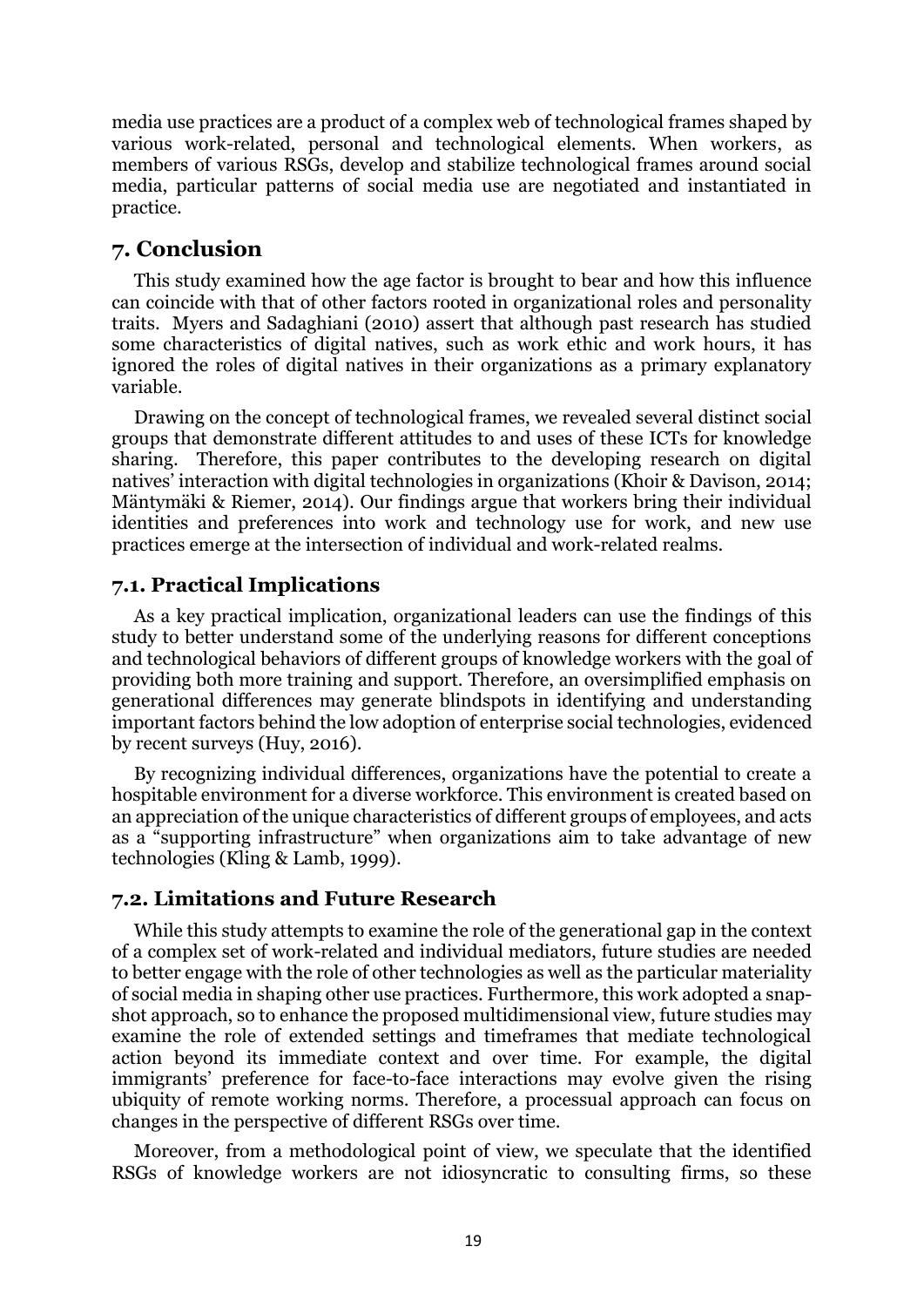emergent patterns require further elaboration and testing in other contexts. Further research, especially quantitative examinations, can corroborate these patterns among larger groups of knowledge workers. This would enable to raise the external validity of our empirical observations.

# **References**

- Ahn, J., & Jung, Y. 2016. The common sense of dependence on smartphone: A comparison between digital natives and digital immigrants. *new media & society*, 18(7): 1236-1256.
- Anand, N., Gardner, H. K., & Morris, T. 2007. Knowledge-based innovation: emergence and embedding of new practice areas in management consulting firms. *The Academy of Management Journal* 50(2): 406-428.
- Archambault, A., & Grudin, J. 2012. A Longitudinal Study of Facebook, LinkedIn, & Twitter Use, *CHI 2012*. Austin, TX: ACM, New York.
- Argyris, C., & Schon, D. 1987. *Organizational Learning: A theory of action perspective*. Reading MA: Addison-Wesley.
- Barbeite, F. G., & Weiss, E. M. 2004. Computer self-efficacy and anxiety scales for an Internet sample: testing measurement equivalence of existing measures and development of new scales. *Computers in Human Behavior*, 20(1): 1-15.
- Barzilai-Nahon, K., & Mason, R. 2010. How Executives Perceive the Net Generation. *Information, Communication and Society*, 13(3): 396-418.
- Bijker, W. E. 1995. *Of bicycles, bakelites, and bulbs: Toward a theory of sociotechnical change*. Cambridge, MA: The MIT Press.
- Bolton, R. N., Parasuraman, A., Hoefnagels, A., Migchels, N., Kabadayi, S., Gruber, T., Komarova Loureiro, Y., & Solnet, D. 2013. Understanding Generation Y and their use of social media: a review and research agenda. *Journal of Service Management*, 24(3): 245-267.
- Braccini, A. M. 2013. Does ICT influence organizational behaviour? An investigation of digital natives leadership potential, *Organizational Change and Information Systems*: 11-19: Springer.
- Braccini, A. M., & Federici, T. 2013. *A measurement model for investigating digital natives and their organisational behaviour*. Paper presented at the the 2013 International Conference on Information Systems (ICIS 2013), Milan.
- Burke, M., Kraut, R., & Marlow, C. 2011. *Social capital on Facebook: Differentiating uses and users*. Paper presented at the CHI 2011, Vancouver, BC.
- Chin, C. P.-Y., Evans, N., & Choo, K.-K. R. 2015. Exploring factors influencing the use of enterprise social networks in multinational professional service firms. *Journal of Organizational Computing and Electronic Commerce*, 25(3): 289-315.
- Chris Zhao, Y., Xu, X., Sun, X., & Zhu, Q. 2014. An integrated framework of online generative capability: interview from digital immigrants. *Aslib journal of information management*, 66(2): 219-239.
- Colbert, A., Yee, N., & George, G. 2016. The digital workforce and the workplace of the future. *Academy of Management Journal*, 59(3): 731-739.
- Creplet, F., Dupouet, O., Kern, F., Mehmanpazir, B., & Munier, F. 2001. Consultants and experts in management consulting firms. *Research Policy*, 30(9): 1517-1535.
- Davidson, E. 2006. A technological frames perspective on information technology and organizational change. *The Journal of Applied Behavioral Science*, 42(1): 23-39.
- Davison, R., & Ou, C. 2014. Digital Work in a Pre-Digital Organizational Culture, *18th European Conference on Information Systems*. Tel Aviv.
- Deloitte. 2017. A new generation of employees and technology, *Inside magazine issue* Vol. 2017.
- Engler, T. H., & Alpar, P. 2017. Does one model fit all? Exploring factors influencing the use of blogs, social networks, and wikis in the enterprise. *Journal of Organizational Computing and Electronic Commerce*, 27(1): 25-47.
- Flanagan, J. 1954. The critical incident technique. *Psychological Bulletin*, 51(4).
- Ford, D. P., & Mason, R. M. 2013. A multilevel perspective of tensions between knowledge management and social media. *Journal of Organizational Computing and Electronic Commerce*, 23(1-2): 7-33.
- Glaser, B. 1978. *Theoretical sensitivity: Advances in the methodology of grounded theory*. Mill Valley, CA: Sociology Press.
- Halperin, R., & Dror, Y. 2016. Information privacy and the digital generation gap: An exploratory study. *Journal of Information Privacy and Security*, 12(4): 166-180.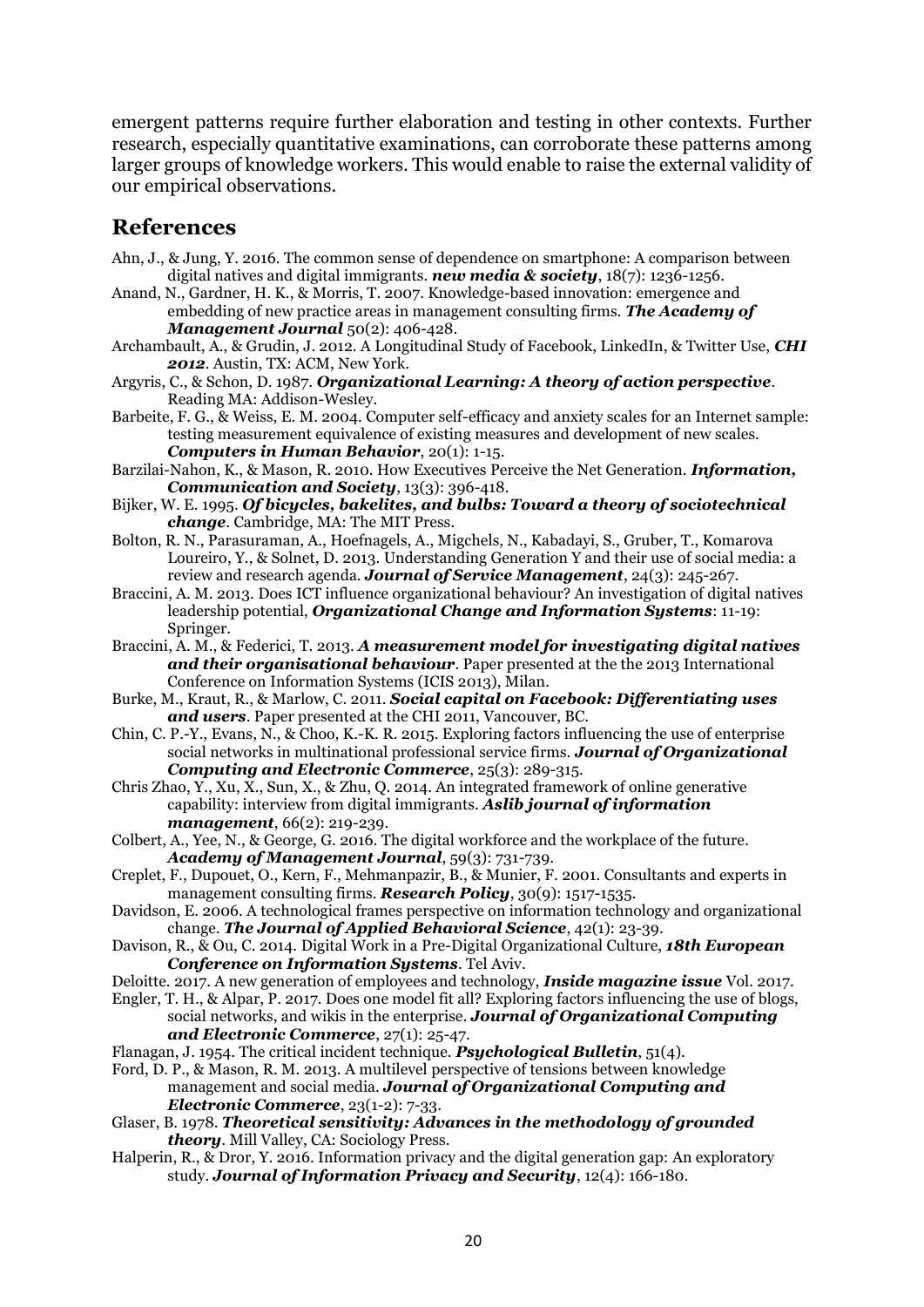- Hershatter, A., & Epstein, M. 2010. Millennials and the world of work: An organization and management perspective. *Journal of Business and Psychology*, 25(2): 211-223.
- Hoffmann, C. P., Lutz, C., & Meckel, M. 2014. Digital natives or digital immigrants? The impact of user characteristics on online trust. *Journal of Management Information Systems*, 31(3): 138-171.
- Hrastinski, S., & Aghaee, N. M. 2012. How are campus students using social media to support their studies? An explorative interview study. *Education and Information Technologies*, 17(4): 451-464.
- Huy, Q. 2016. Why Corporate Social Media Platforms Fail, Vol. 2017: INSEAD Knowledge.
- Jarrahi, M. H., Crowston, K., Bondar, K., & Katzy, B. 2017. A pragmatic approach to managing enterprise IT infrastructures in the era of consumerization and individualization of IT. *International Journal of Information Management*, 37(6): 566-575.
- Jarrahi, M. H., & Sawyer, S. 2013. Social Technologies, Informal Knowledge Practices, and the Enterprise. *Journal of Organizational Computing and Electronic Commerce*, 23(1- 2): 110-137.
- Jarrahi, M. H., & Sawyer, S. 2015. Theorizing on the take‐up of social technologies, organizational policies and norms, and consultants' knowledge‐sharing practices. *Journal of the Association for Information Science and Technology*, 66(1): 162-179.
- Jarrahi, M. H., & Thomson, L. 2017. The interplay between information practices and information context: The case of mobile knowledge workers. *Journal of the Association for Information Science and Technology*, 68(5): 1073-1089.
- Jung, C. G. 1971. Psychological types, volume 6 of The collected works of CG Jung. *Princeton University Press*, 18: 169-170.
- Katz, R., & Tushman, M. 1981. An investigation into the managerial roles and career paths of gatekeepers and project supervisors in a major R&D facility. *R&D Management*, 11(3): 103- 110.
- Khoir, S., & Davison, R. M. 2014. *Applications of social media by digital natives in the workplace: an exploratory study in Indonesia*.
- Kline, R., & Pinch, T. 1999. The social construction of technology. In J. Wajcman (Ed.), *The social shaping of technology*: 112-115. Buckingham: Open University Press.
- Kling, R., & Lamb, R. 1999. IT and organizational change in digital economies: a socio-technical approach. *ACM SIGCAS Computers and Society*, 29(3): 17-25.
- Koch, H., Leidner, D. E., & Gonzalez, E. S. 2013. Digitally enabling social networks: resolving IT– culture conflict. *Information Systems Journal*, 23(6): 501-523.
- Lamb, R., & Kling, R. 2003. Reconceptualizing users as social actors in information systems research. *MIS quarterly*: 197-236.
- Leonardi, P. M. 2017. The social media revolution: Sharing and learning in the age of leaky knowledge. *Information and Organization*, 27(1): 47-59.
- Mangold, W. G., & Faulds, D. J. 2009. Social media: The new hybrid element of the promotion mix. *Business horizons*, 52(4): 357-365.
- Mäntymäki, M., & Riemer, K. 2014. Digital natives in social virtual worlds: A multi-method study of gratifications and social influences in Habbo Hotel. *International Journal of Information Management*, 34(2): 210-220.
- McAfee, A. 2009. *Enterprise 2.0, New Collaborative Tools for Your Organization's Toughest Challenges*. Boston, MA: Harvard Business School.
- Metallo, C., & Agrifoglio, R. 2015. The effects of generational differences on use continuance of Twitter: an investigation of digital natives and digital immigrants. *Behaviour & Information Technology*, 34(9): 869-881.
- Miles, M. B., & Huberman, A. M. 1994. *Qualitative Data Analysis, 2nd Edition*. Thousand Oaks, CA: Sage Publications.
- Myers, K. K., & Sadaghiani, K. 2010. Millennials in the workplace: A communication perspective on millennials' organizational relationships and performance. *Journal of Business and Psychology*, 25(2): 225-238.
- Nedbal, D., Auinger, A., Hochmeier, A., & Holzinger, A. 2012. A systematic success factor analysis in the context of Enterprise 2.0: results of an exploratory analysis comprising digital immigrants and digital natives, *E-Commerce and web technologies*: 163-175. Heidelberg: Springer,.
- Olson, G., & Olson, J. 2009. Groupware and computer-supported cooperative work. In J. Jacko, & M. Sears (Eds.), *Human-Computer Interaction: Design Issues, Solutions, and Applications*: 217. LEA Publishers: Mahwah, NJ.
- Palfrey, J. G., & Gasser, U. 2013. *Born digital: Understanding the first generation of digital natives*: Basic Books.